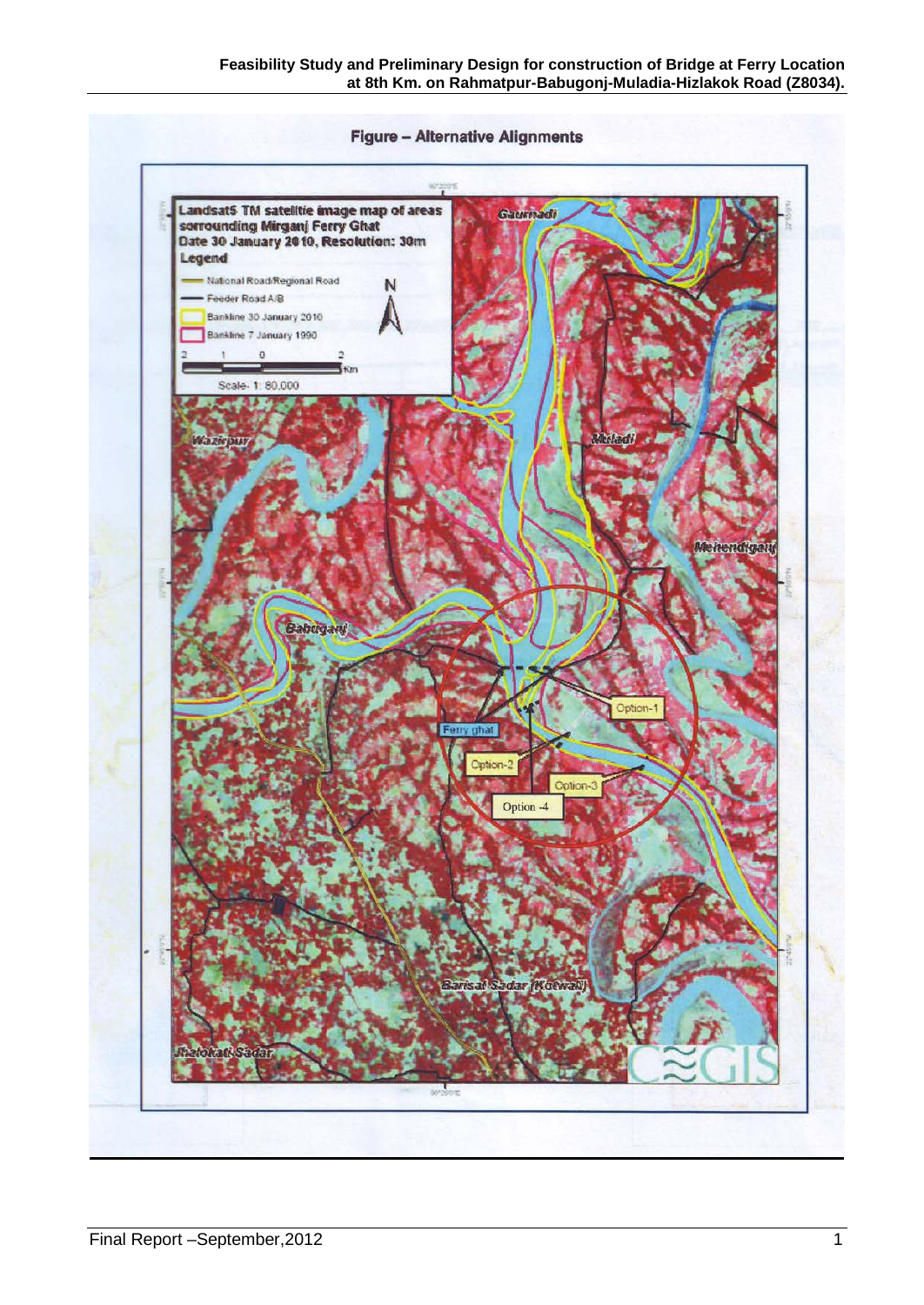## **OUT LINE OF THE PROJECT**

|   | ❖ Project site              |   | Proposed Bridge Site is at Ferry Location at 8th km. on<br>Rahmatpur-Babuganj- Muladia- Hizalkok Road(Z8034).                                                                                                                                                                                                                   |
|---|-----------------------------|---|---------------------------------------------------------------------------------------------------------------------------------------------------------------------------------------------------------------------------------------------------------------------------------------------------------------------------------|
|   | <b>Bridge</b>               |   | Total length of the bridge is 1590.0mThe Main bridge<br>and Viaduct are as follows;<br>Main Bridge is 300.0m long consist of segmental pre-<br>stressed post tensioned box girder.<br>Structural forms: 2x50+2x100 =300.0m<br>Viaduct is 1290m long consist of pre-stressed I section<br>Structural forms: 23x30+20x30 =1290.0m |
|   | ❖ Approach Road             | ÷ | Approx. 4800m                                                                                                                                                                                                                                                                                                                   |
|   | ❖ River Training Work (RTW) |   | River Bank protection works would be 100m upstream<br>and 50m downstream of the bridge centre line on both<br>sides of the river.                                                                                                                                                                                               |
| ❖ | <b>Project Cost</b>         | ÷ | <b>BDT 5049.15 Million</b>                                                                                                                                                                                                                                                                                                      |
|   | <b>Construction Period</b>  | ÷ | 2014 to 2017 (4 years)                                                                                                                                                                                                                                                                                                          |
|   | ❖ NPV                       |   | BDT 932.36 Million                                                                                                                                                                                                                                                                                                              |
|   | $\div$ BCR                  |   | 1.31                                                                                                                                                                                                                                                                                                                            |
| ❖ | <b>EIRR</b>                 |   | 18.74%                                                                                                                                                                                                                                                                                                                          |
|   | ❖ Traffic Volume            |   | Motorized Traffic 23,493 Veh /day at the Year 2047.                                                                                                                                                                                                                                                                             |
| ❖ | <b>Indirect Benefit</b>     |   | Will increase the economic activity, educational activity<br>and overall benefit of the region.                                                                                                                                                                                                                                 |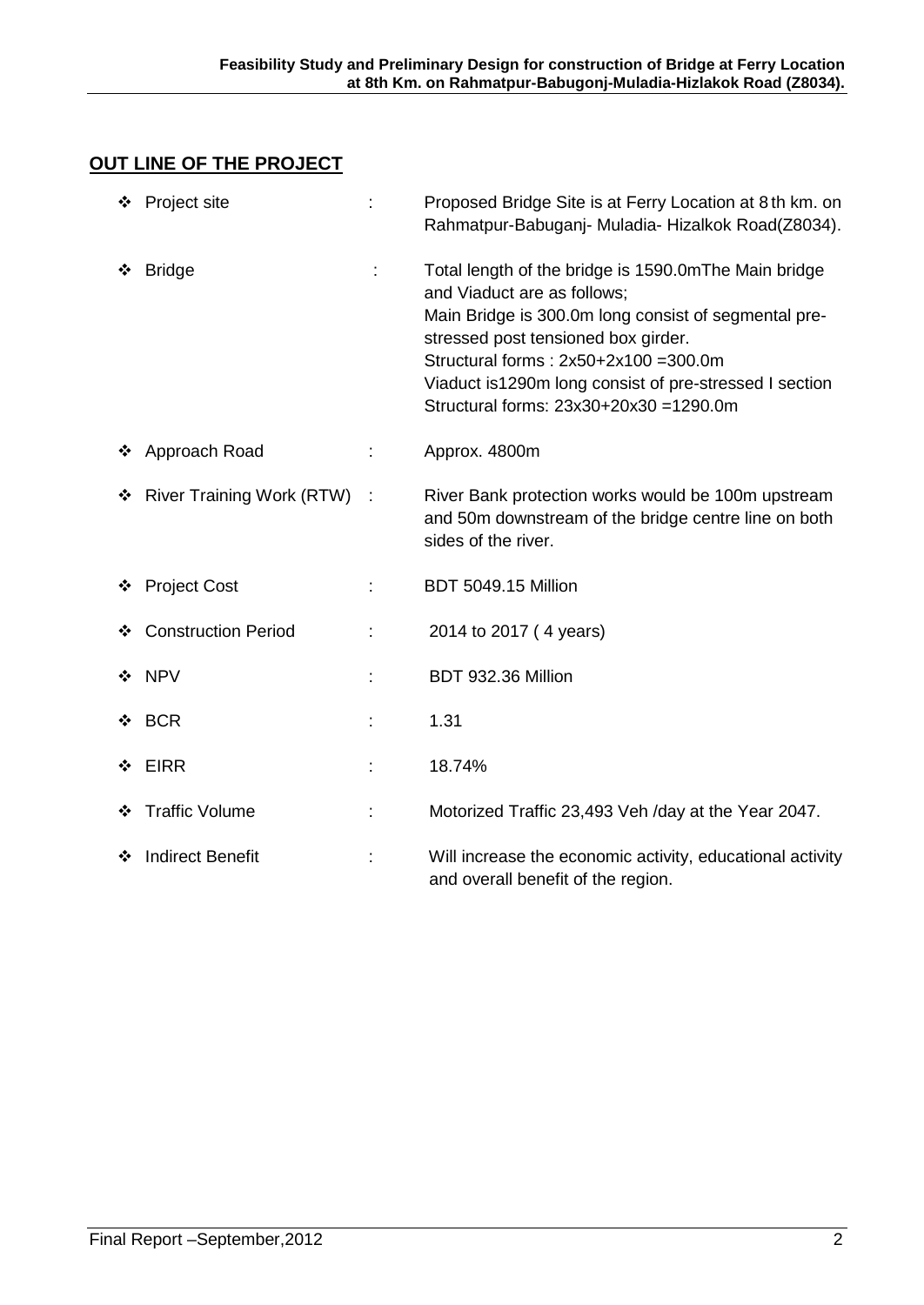# **EXECUTIVE SUMMARY**

#### **01) Introduction**

Govt. of Bangladesh, through Bangladesh Bridge Authority (BBA) as executing agency contracted JV of SARM Associates Ltd and BETS Consulting Engineers for carrying out Feasibility Study for constructing of bridges at 3 ferry locations namely

- a) At Charkhali Ferry Ghat (R870) on Kocha River
- b) At Galachipa Ferry Ghat (Z8806) on Golachipa River
- c) At Mirganj Ferry Ghat (Z8034) on Arial khan (Branch)

The purpose of the Executive Summary is to highlight the Major findings of various studies and the conclusions and recommendations of the study team.

The Notification of Award for providing Consultancy Services was issued by the Chief Engineer on 28 June 2011. The Consultant has started their work from July 2011.The Consultant submitted the reports as following table;

| <b>Types of Report</b>       | Date of submission |
|------------------------------|--------------------|
| <b>Inception Report</b>      | 27 July 2011       |
| Interim Report               | 29 December 2011   |
| <b>Draft Final Report</b>    | 04 April 2012      |
| Draft Final Report (Revised) | 06 June 2012       |

#### **02) Project Background**

#### *Reasons for the project*

Bangladesh is a country with innumerable rivers flowing across its territory. The Padma River is the mightiest of all these and ranks as the fifth largest river in the world in terms of volumetric discharge. The western part of deltaic Bangladesh is physically detached from northern and eastern part including capital city, until a massive bridge is built across the Padma River.

Ferry crossing at Ferry locations which are the major tidal stream, considerably hampers road communication particularly during flood season. The 3 (Three) bridges at those ferry locations as mentioned will grossly improve the road communications. These will improve the socio-economic condition and industrial development of the area.

#### *Construction of Bridge At Mirganj Ferry Ghat (Z8034) on Arial Khan (branch) river*

#### *Description of the River*

The main Arial Khan originates from Padma River at Sadarpur Upazia at Faridpur, falls in Tetulia River. This branch of the Arial Khan River passing through Muladi, Babuganj, Wzirpur, Babnaripara, Swarupkati, Kawakhali etc and fall into Kocha River. The Sugandha river passing through meets the Arial Khan River (branch) a small distance upstream and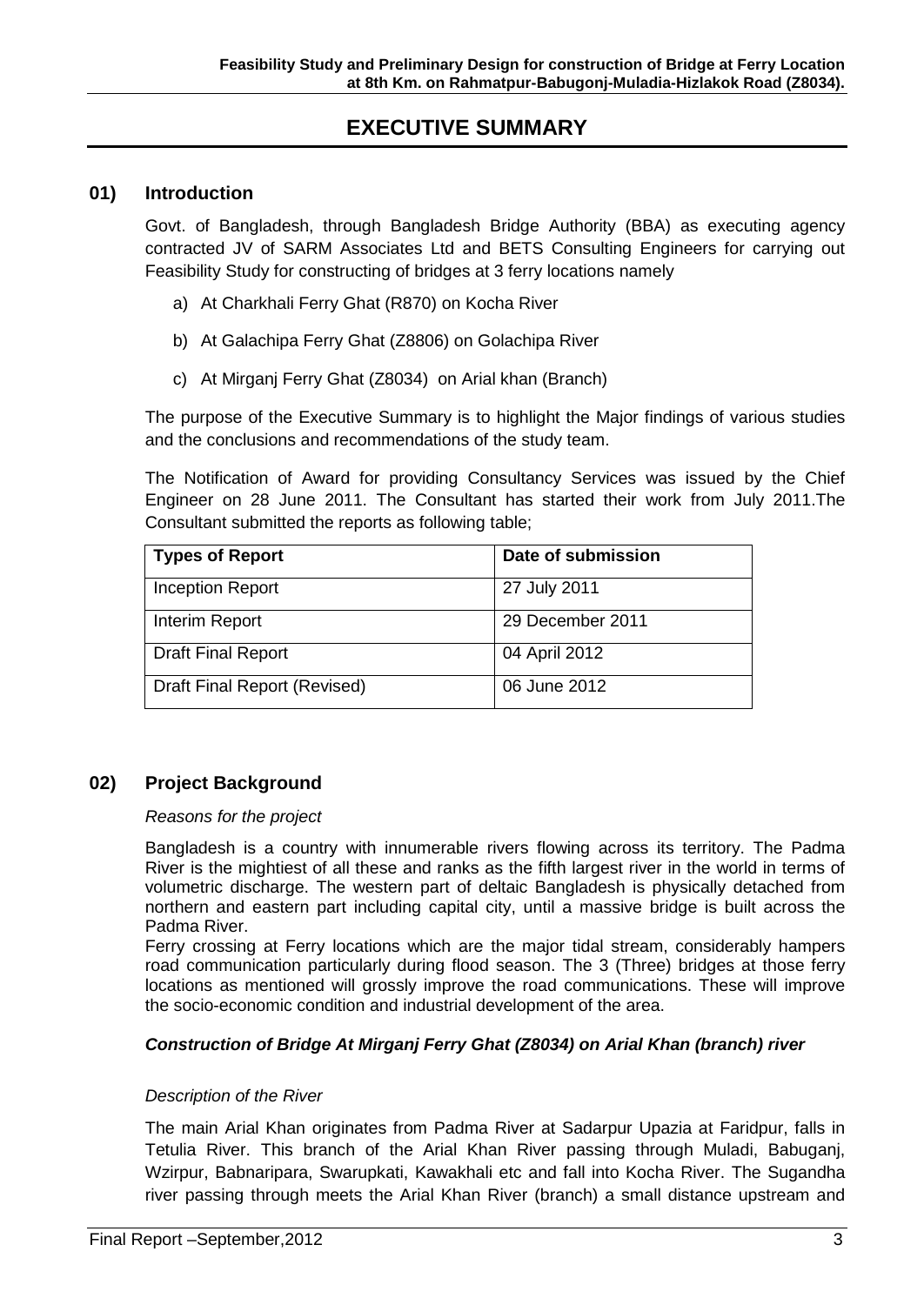then the combined flow passes by the ferry ghat.The Mirganj Ferryghat is located at downstream of confluence. The river is  $7 - 12m$  depth at different places. The river is tidal one with tidal variation of about 2m.

*Importance and justification of the proposed bridge at 8th km on Rahmatpur- Babuganj-Muladi-Hizla Road (Z8034)*

The proposed bridge site is at 8 km from Rahmatpur on *Rahmatpur- Babuganj-Muladi-Hizla Road (Z8034).* The road connects Babuganj, Muladi and Hizla upazila with Barisal district. The proposed bridge will connect Muldi and Hizla upazila with Barisal, Dhaka and other parts of Bangladesh directly.

The ferry service at present is giving connectivity with other places. But at ferry points we have to wait average two hour or more. A huge amount of money is required especially for fuel and machinery for ferry service. If the bridge is constructed, the commercial vehicles will give more trips and working hour of people will be saved.

At the natural calamity the ferry services disrupts economic and social activities seriously. The Consultant found the construction of the bridge is economically viable. So construction of the bridge at the ferry location is justified.

## **03) Traffic Survey and Forecast**

 The main objective of traffic survey and analysis is to determine to extent of traffic demand on a road/bridge project. The result of this process will form the basis for traffic forecast and projection on the road/bridge project.

 The summery of the study findings starting from traffic survey through traffic projection are follows;

- From traffic projection of total motorized traffic (Table 2.5.4, Volume  $-1$ ), it is found that AADT in the year 2047 is 23,493, veh / day (Normal traffic 9057 nos, generated traffic 8753 nos and diverted traffic 5683 nos) which is less than 35,000, the saturation capacity of two lane Bridge & 2 lane carriage way (Ref: ADB TA# 4821- BAN 2009).
- From traffic projection of total non-motorized traffic (Table 1.5.5, Volume  $-1$ ). it is found that AADT in terms of PCU / hr. in the year 2047 is 106 PCD / hr. which is far less than 400 PCU / hr, the minimum requirement of provision of NMV lane according to the Roads & Highways Department rule.
- From the traffic survey, it may be concluded that the Bridge with both side approach road is feasible for 2-lane carriage way.

The two lanes cost of bridge is found to be BDT 5049.15 Million whereas the cost of four lane bridge will be BDT 8736.91Million.

From above study based on traffic volume and cost of the bridge, it is seen that construction. The construction of four lane bridge is neither justified from traffic point of view nor from construction cost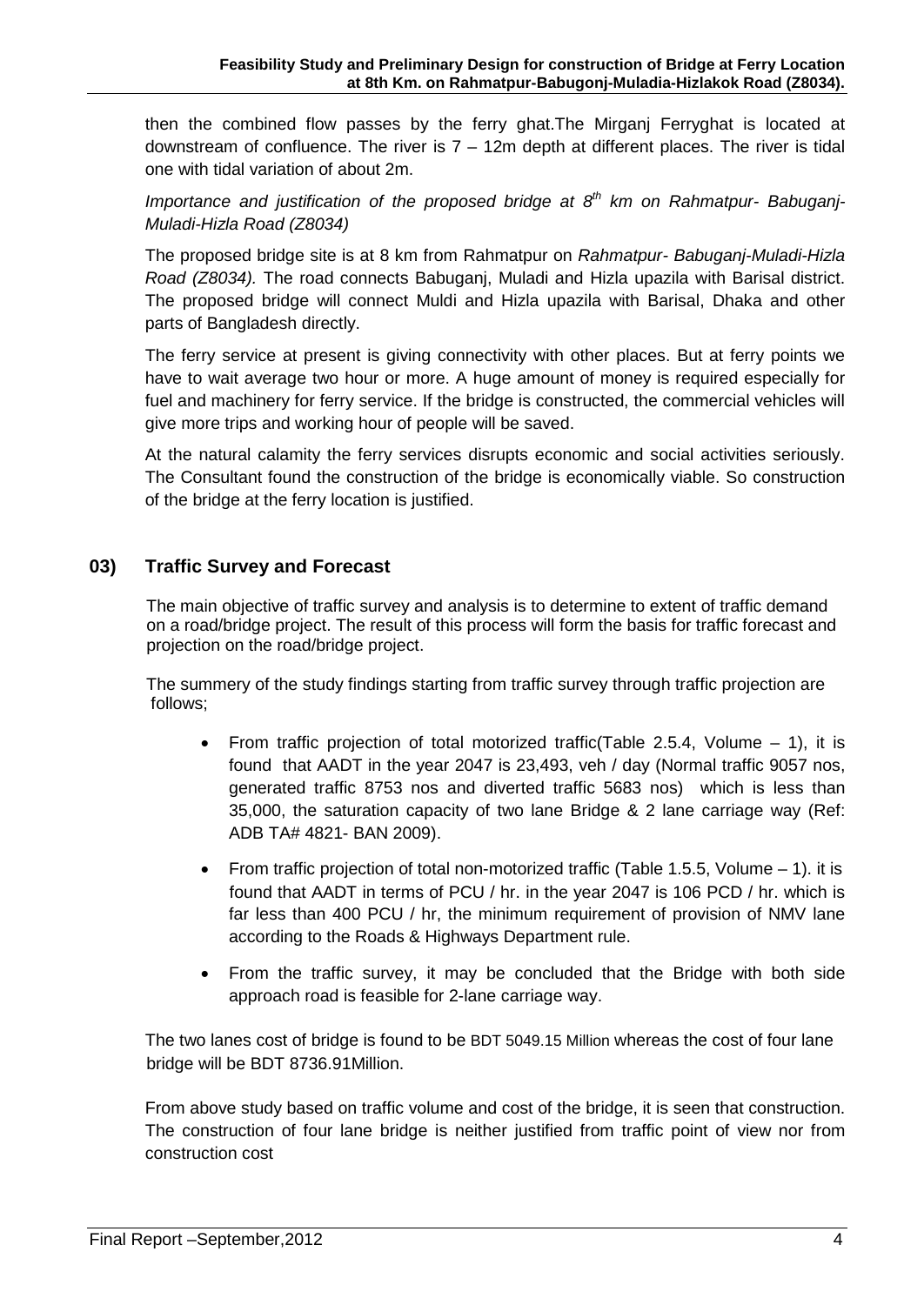## **04) Hydrological and Morphological Study**

The Ferry Ghat is located at  $8<sup>th</sup>$  km, of the above road on the river "Arial Khan" (branch) & the name of the ferry ghat is 'Mirganj Ferry Ghat' which connects Babuganj, Muladi, Hizla upazilas with Barisal district.

The Arial Khan River (Branch) is a tidal one with reported tidal variation of about 2m. The normal flow direction of the river is from north to south. BWDB has a tidal water level station at Babuganj (BWDB Tidal Water Level Station No. 318) very close to the Mirganj Ferry Ghat.

The Arial Khan River (branch) is observed to be narrowing in width as it moves south-ward from the ferry ghat. About 1-2km downstream it's width is narrowed down to about 1/3rd of its width at ferry ghat.

The following data and figures have been collected from field surveys:

- The river is a tidal one.
- High bank to high bank distance of the river Ferry ghat **:** 1362 m
- Average ground level on Barisal side: 2.74 mPWD
- Average ground level on Muladi side: 3.08 mPWD
- RL of the river at bank full stage: 2.40 mPWD
- Cross section area of the river at bank full level: 12.195  $m^2$
- Length of the proposed main bridge: 300m m
- Length of the proposed viaduct: 1290m
- Observed lowest bed level of the river: (-) 22.35 m PWD
- Mean High Water Spring at Barisal (as per BIWTA Tide Table)
	- $= 2.644$  m in CD = 2.644 (3.385 2.964) = 2.205 mPWD
- Mean Low Water Spring at Barisal (as per BIWTA Tide Table)
	- $= 0.434$  m in CD  $= 0.434 (3.385 4.404) = (-) 0.005$  mPWD

Review and analyses of the prevailing hydrological and morphological environment of the proposed Mirganj Bridge area leads to the following conclusions and recommendations:

- **EXECUTE: 2.5484 mPWD**
- Design Low Water Level: ( ) 0.55 mPWD
- ▶ Regime Width of the Arial Khan (branch) River at Bridge Site: 350m
- Anticipated Maximum Scour Level at Bridge Pier: upto (-) 27.73 mPWD
- Bridge Soffit Level over Navigable Portion of the Channel: 22.8484 mPWD
- ▶ Minimum Bridge Span Openings on Navigable Portion of the Channel: 76.22 m
- $\triangleright$  Bridge alignment: In the neighborhood of morphological analysis option 2.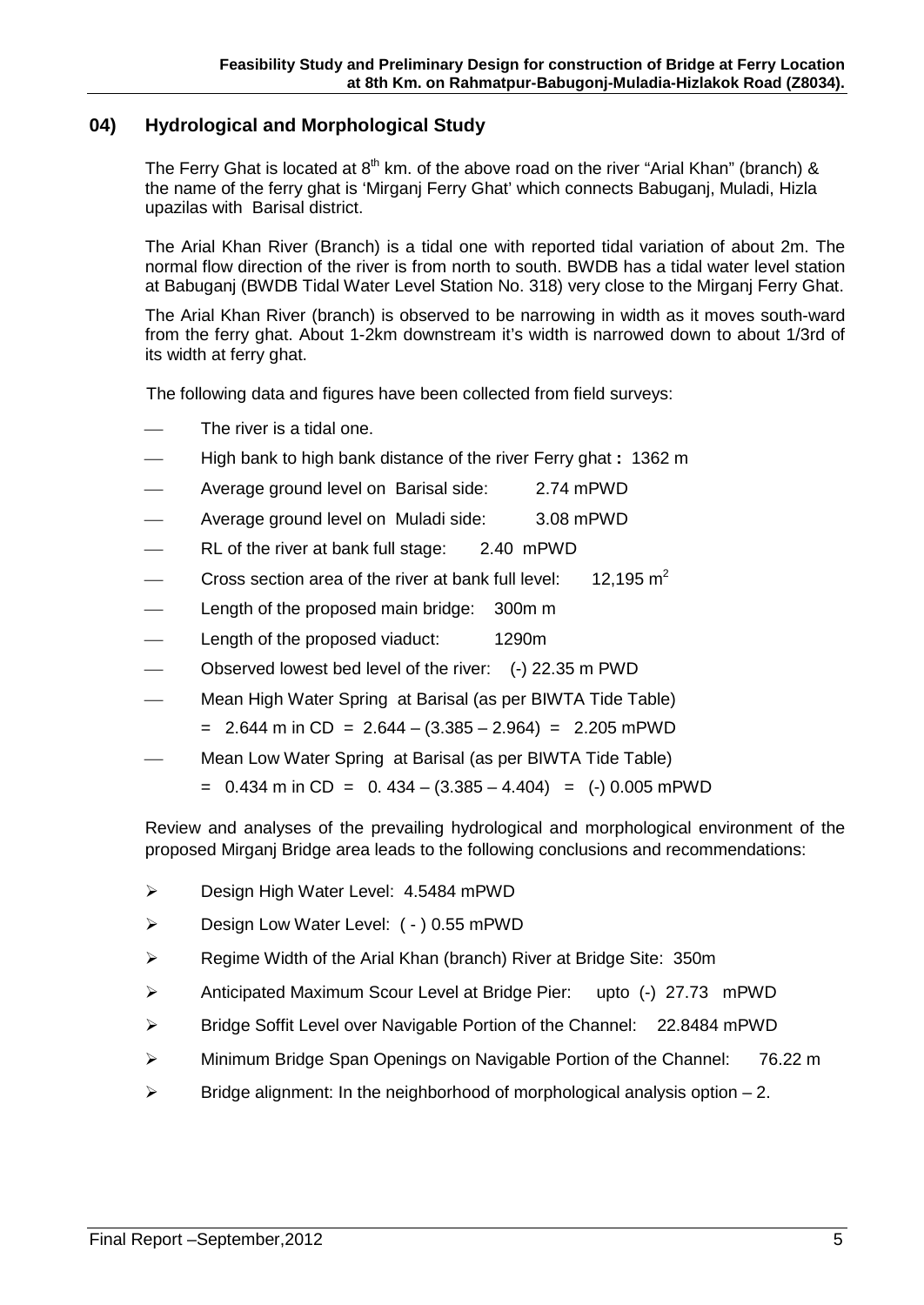*River Training work* 

At the Bridge location site, the width of the bridge from bank to bank at the centreline of the proposed is about 500m. The proposed bridge has been designed for a span length of 1580m. Thus from spanning of the bridge, it is evident that the bridge abutment are located at a safe distance from the main river channel. The river will be flowing normally under the bridge and no specific guide bank is required for the bridge.

Length of the river banks to be protected from site inspection and morphological study at the proposed bridge site it is seen that both river banks at the bridge site are stable. However, river bank protection works would be done for a length of about 100 m upstream and 50m downstream of the bridge centreline.

The river banks could be protected by stone pitching or by concrete blocks or by growing vegetative cover. Concrete blocks are costly. For this reason the Consultant suggests stone pitching work for river training work.

## **05) Bridge Location Study**

 Selection of a bridge alignment on a specified road network route depends mainly on river width, river geometry, navigational clearance requirement, historical change in the river course, required length of approach road for a specific alignment and availability of land and its acquisition are for the bridge approaches.

First of all a reconnaissance survey was conducted from the ferry location of mirganj ferry ghat to 1km U/S & 5.00 km D/S of river and 7 nos X- section were taken at different locations. After the screening of all the sections & from hydraulic considerations, the following 4 locations were considered:

- Option 1: Along the existing alignment of Mirganj ferry ghat. About 1.17 hac. Land will need to acquire. 2 nos. household, 27 nos. temporary structure will be affected in this alignment. The length of the approach road will be 360m.
- Option 2: the alignment is 2.25 km D/S from ferry ghat. About 1.46 hac. Land will need to acquire. 4 nos household , 32 nos structure will be affected in this alignment. The length of the approach road will be 4.80 km on both sides.
- Option 3:The alignment is 3.0 km D/S from ferry ghat. 2.41 hac. Land will need to acquire. 2 nos. structures will be affected in this alignment. The length of the approach road will be 7.0 km.
- Option 4: The alignment is 1.50 km U/S from Ferry ghat. 2.0 hac land will need to acquired. 1 nos. house hold, 3 nos. structures will be affected in this alignment. The length of the approach road will be 2.8 km on both sides.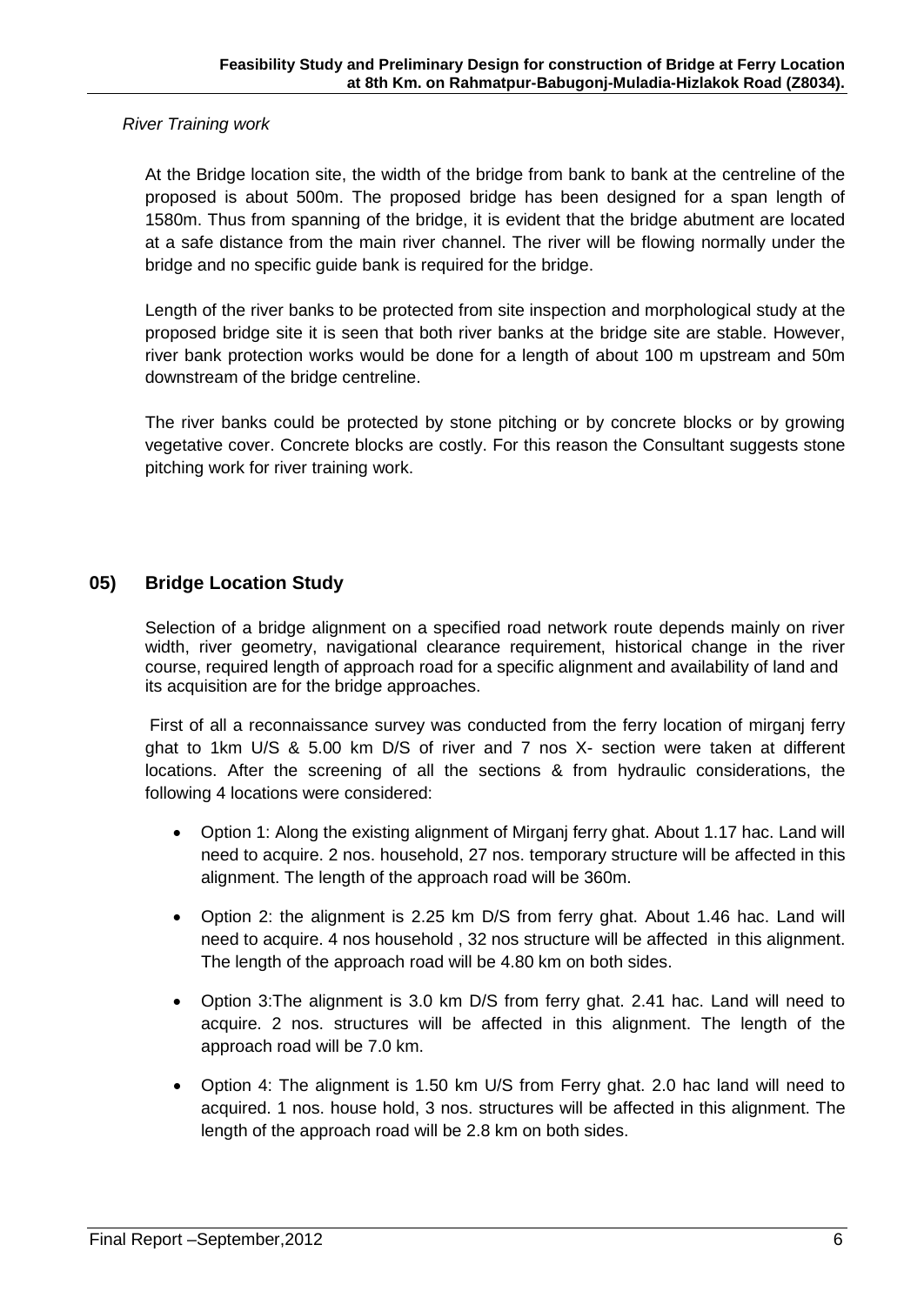The Option-4 is at the bend of the river, during big flood or cyclonic storm the banks of the river may be severely affected. The Option-2 is at about 2.25 downstream of ferry ghat where the river banks are stable, the side slope of river bank is mild & no significant bank shifting has occurred during last 20 years. However, this will involve nearly 4.8 km of approach road embankment & 81m of culverts through agricultural land homestead land.

Considering the above aspects, the Consultants suggest that the Alignment along Option-2 would be the most suitable location for the bridge. Therefore, Option-2 location has been suggested by the Consultant for the proposed bridge and approach roads location.

## **06) Selection of Final Bridge Alignment**

The Consultant considered following bridges at the four options for selection of the final bridge alignment

The following 3 alternative locations were selected

a) Option -1

Main Bridge 2x50 + 7x100 =800 m

Muladia end: $13x30 = 390m$ Viaduct.

Barisal end: 13x30 =390

Total length of the Bridge: **1590 m**

b) Option-2

| Main Bridge | $2x50 + 2x100 = 300$ m |
|-------------|------------------------|
|-------------|------------------------|

| Muladia end: $23x30 = 690m$<br>Viaduct |  |
|----------------------------------------|--|
|----------------------------------------|--|

Barisal end: 20x30 =600m

Total length of the Bridge: **1590 m**

c) Option-3

- Main Bridge 2x50 + 3x100 =400 m
- Viaduct. Muladia end:21x30 = 630m

Barisal end: 22x30 =660m

Total length of the Bridge: **1690 m**

d) Option-4

| Main Bridge | $2x50 + 3x100 = 400$ m              |
|-------------|-------------------------------------|
| Viaduct.    | Muladia end: $22x30 = 660m$         |
|             | Barisal end: $18 \times 30 = 540$ m |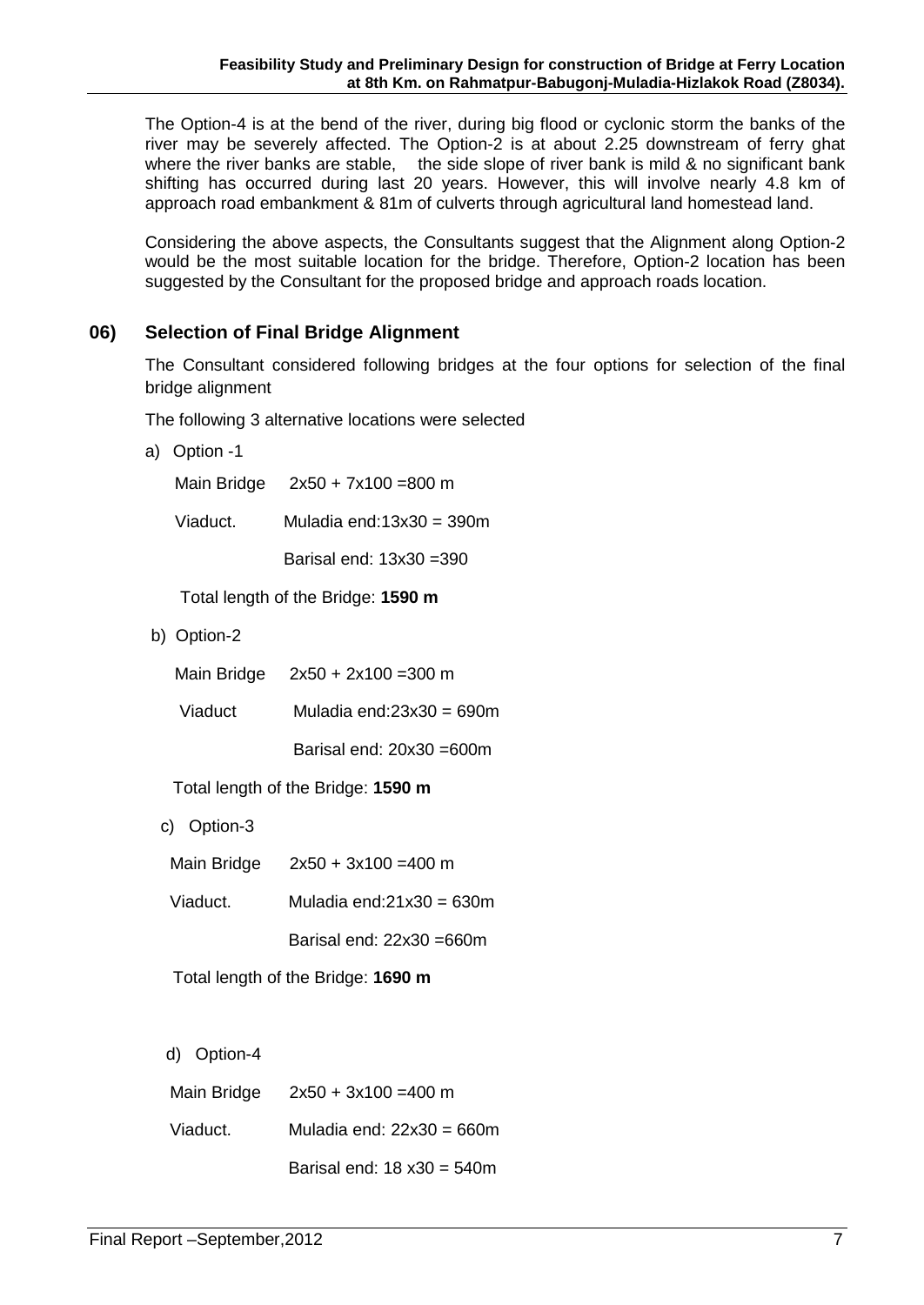#### Total length of the Bridge: **1600m**

The alternative alignments were then evaluated for technical & financial costs. The final location of the bridge is Option -2.

#### **Comparative study of four Options of the bridge**

The Consultant performed detail study and prepared a comparative study of the four alternative options of the proposed bridge for social environmental and economic aspects for final selection. These are shown in the following table

| Description                                                         | Option -1                                                              | Option-2                                                               | Option-3                                                               | Option-4                                                               |
|---------------------------------------------------------------------|------------------------------------------------------------------------|------------------------------------------------------------------------|------------------------------------------------------------------------|------------------------------------------------------------------------|
| Construction<br>Cost (BDT)                                          | 4849.78 Million                                                        | 3931.67 Million                                                        | 4635.90 Million                                                        | 3828.33 Million                                                        |
| Project cost<br>(BDT)                                               | 6417.79 Million                                                        | 5049.15 Million                                                        | 6198.08 Million                                                        | 4878.60 Million                                                        |
| Length of the<br>approach<br>road                                   | 720m                                                                   | 4800m                                                                  | 7000m                                                                  | 2820m                                                                  |
| Land<br>Acquisition                                                 | 1.17 hac                                                               | 1.46 hac                                                               | 2.41 hac                                                               | 2.12 hac                                                               |
| Land<br>Acquisition,<br>Resettlement<br>& EMP cost<br>(Million BDT) | 3.11                                                                   | 44.51                                                                  | 60.54                                                                  | 35.31                                                                  |
| Environmental<br>impact                                             | Less land<br>acquisition will<br>result in<br>environmental<br>impact. | More land<br>acquisition will<br>result in<br>environmental<br>impact. | More land<br>acquisition will<br>result in<br>environmental<br>impact. | More land<br>acquisition will<br>result in<br>environmental<br>impact. |
| Affect on<br>Household<br>and structures                            | $2$ nos.<br>household and<br>27 nos.<br>structures                     | 4 nos. house<br>hold and 32<br>nos structures                          | 2 nos<br>structures                                                    | 1 no. Household<br>and 3 nos.<br><b>Structures</b>                     |
| Social Impact                                                       | Less land<br>acquisition will<br>result in less<br>social impact       | More land<br>acquisition will<br>result in social<br>impact            | More land<br>acquisition will<br>result in social<br>impact            | More land<br>acquisition will<br>result in social<br>impact            |

#### *Table: Comparative Study of alternatives*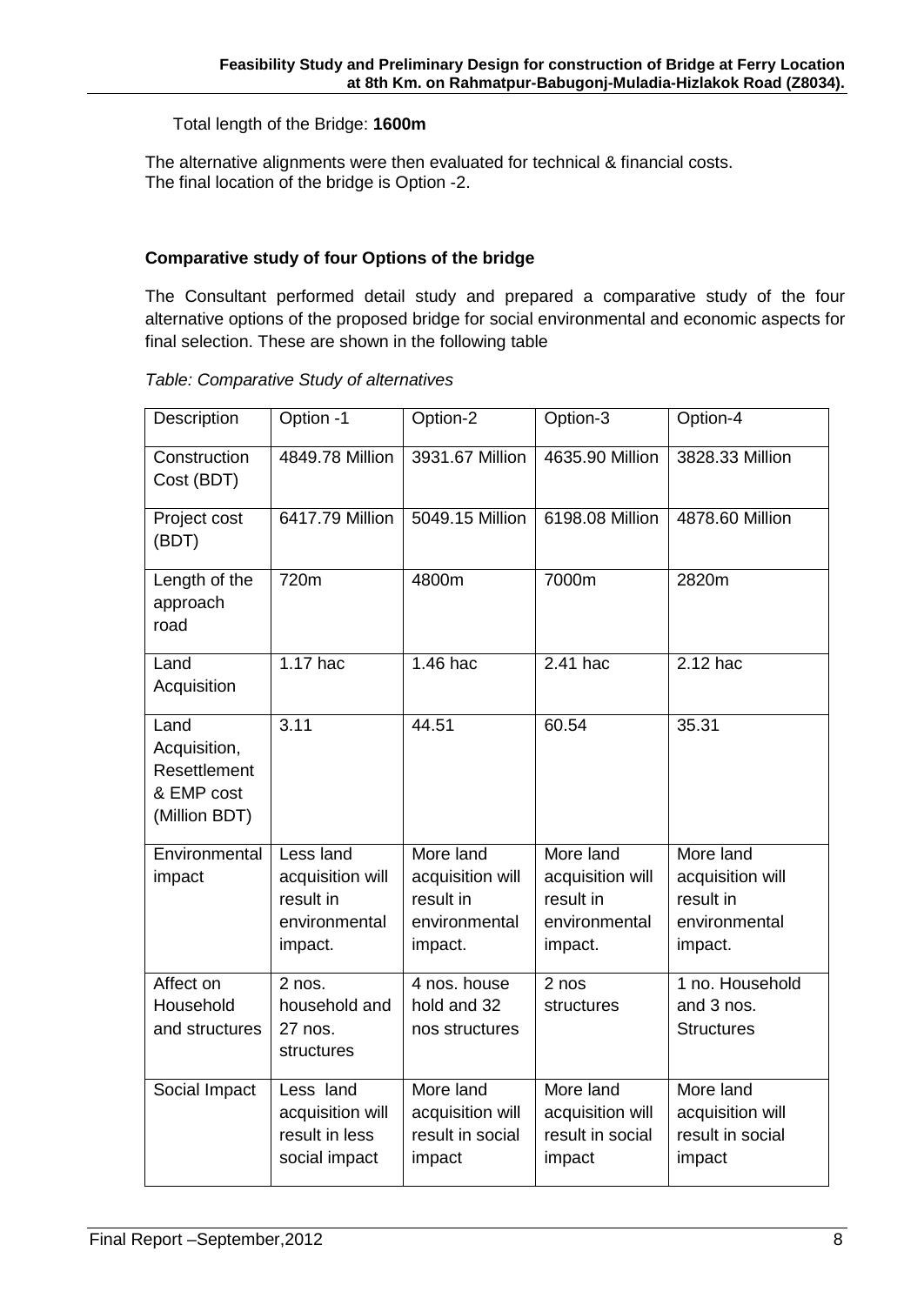| NPV (Million<br>BDT) | 249.18 | 923.36 | 372.63 | 1032.02 |
|----------------------|--------|--------|--------|---------|
| <b>BCR</b>           | 1.07   | 1.31   | 1.10   | 1.36    |
| <b>EIRR</b>          | 16.06% | 18.74% | 16.57% | 19.12%  |
| Ranking              | 4      |        | 3      | 2       |

The alignment along Option-4 is at the bend of the riverbank. During severe flood or cyclonic storm the river banks may be seriously affected and the bridge will be in danger. The Option -2 alignment would provide with maximum benefit for the techno-economic evaluation. Therefore, Option-2 location has been suggested by the Consultant for the proposed bridge and approach roads location.

## **Selection of Structural Configuration**

For structural configuration following two alternatives have been studied for the selected alignment

#### **Option-1: PSC Box Girder**

Main bridge -  $2x100m + 2x50m$  in PSC box type = 300m Viaduct - 23x30m + 20x 30m in PSC I - Girder type = 1290m Total Length of bridge = 1590m Total cost of the bridge: BDT 5049.15 Million

#### **Option-2: Extradosed PSC Box Girder**

 Main bridge - 1x150m + 2 x 75m in Extradosed PSC box type = 300m Viaduct -  $20x30m + 21x30m$  in PSC I - Girder type =  $1230m$ Total Length of bridge = 1530m Total cost of the bridge: BDT 5419.95Million

 The bridge type selected through cost comparison between two options is PSC Box Girder.

#### **07) Geotechnical Investigation for The Structure**

Brownish gray to gray very soft silty clay exists upto 10.0m. From 10.0~20.0m grey loose to medium dense silt with trace of fine sand is found. At greater depth below 20.0m medium to dense fine sand exists.

## **08) Design Approach and Technical Standards**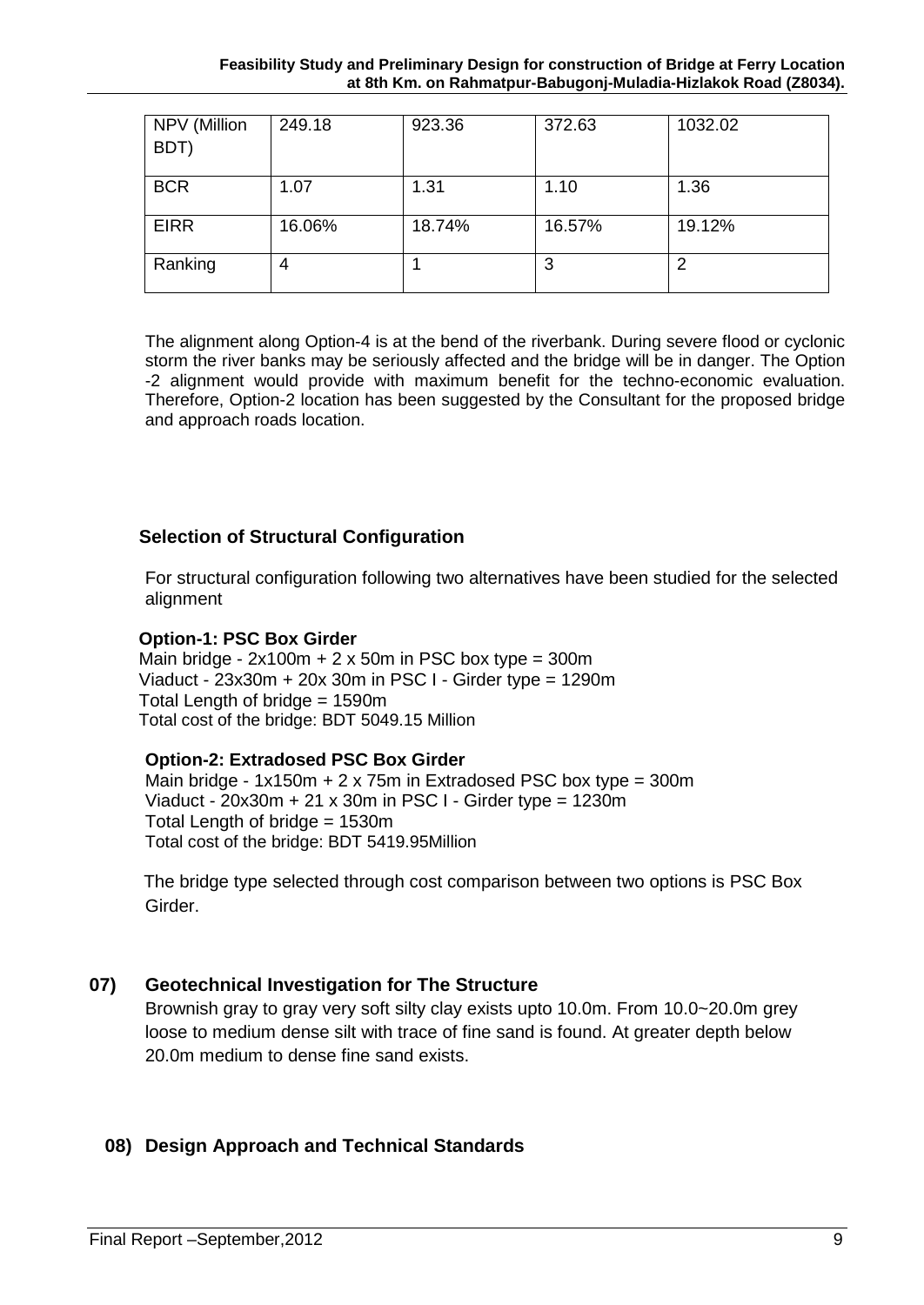The Consultants preliminary designs are in accordance with international standards and procedures but are largely based on Roads and Highways Departments (RHD) standards for design of Bridges and geometric design standard. The principal international standards adopted are;

- a) For approach roads and bridge alignment:-Guide lines for Design of Flexible Pavement, and Pavement Design Guide followed by Roads and Highways Department (RHD),Latest revision of AASHTO (1993), guide for Design of Pavement structure, presently in use in Bangladesh.
- b) For the bridge: AASHTO latest revision applicable in use in Bangladesh on Standard Specifications for Highway Bridges.
- c) For Material standard: AASHTO latest revision in use in Bangladesh.

#### **09) Findings and Sum-up**

The consultant has conducted the following surveys and investigation;

- a) Extensive reconnaissance survey by the team members to select the possible locations of the bridge and associated approach roads/ link roads to existing roads.
- b) River Crossing Traffic Survey to assess the Normal Traffic and their mode of crossing, over the proposed bridge.
- c) Preliminary Social, Resettlement and Environmental impact study at the selected 3 possible bridge locations and approach roads.
- d) Topographic Survey at the selected bridge location.
- e) Hydrographic survey at the selected bridge location.
- f) Geotechnical Investigations along the selected bridge and approach road alignment, and
- g) Morphological (satellite imagery) studies over the last 20 year in the vicinity of the proposed bridge to assess the river bank shifting and requirement for bank protection work

In addition to the above Hydrological studies have been carried out including the study for Navigational clearance requirement.

#### **10) Environmental Impact Assessments**

#### *Potential Adverse Impact*

Among the physical negative environmental impact mainly on air quality may appear during construction of the bridge. During post –construction operational phase, the negative impacts on air quality will come from vehicle exhaust emission pollutants. As a result air will be deteriorated. The impacts on noise level may be increased during the time of construction. The impacts on biological environment will appear in cutting of some trees and plants on both side of the approach roads of the bridge. As a result roadside erosion and some negative impacts on ecology may be approved. Erosion may be appearing on both bank side earth work of the river during construction of the bridge. Some drainage congestion may arrive on the approach roadside of the bridges during construction phase. Some land acquisition and resettlement will be required. Navigation may be disrupted. Fish habitat may be affected. Quality of water may be affected.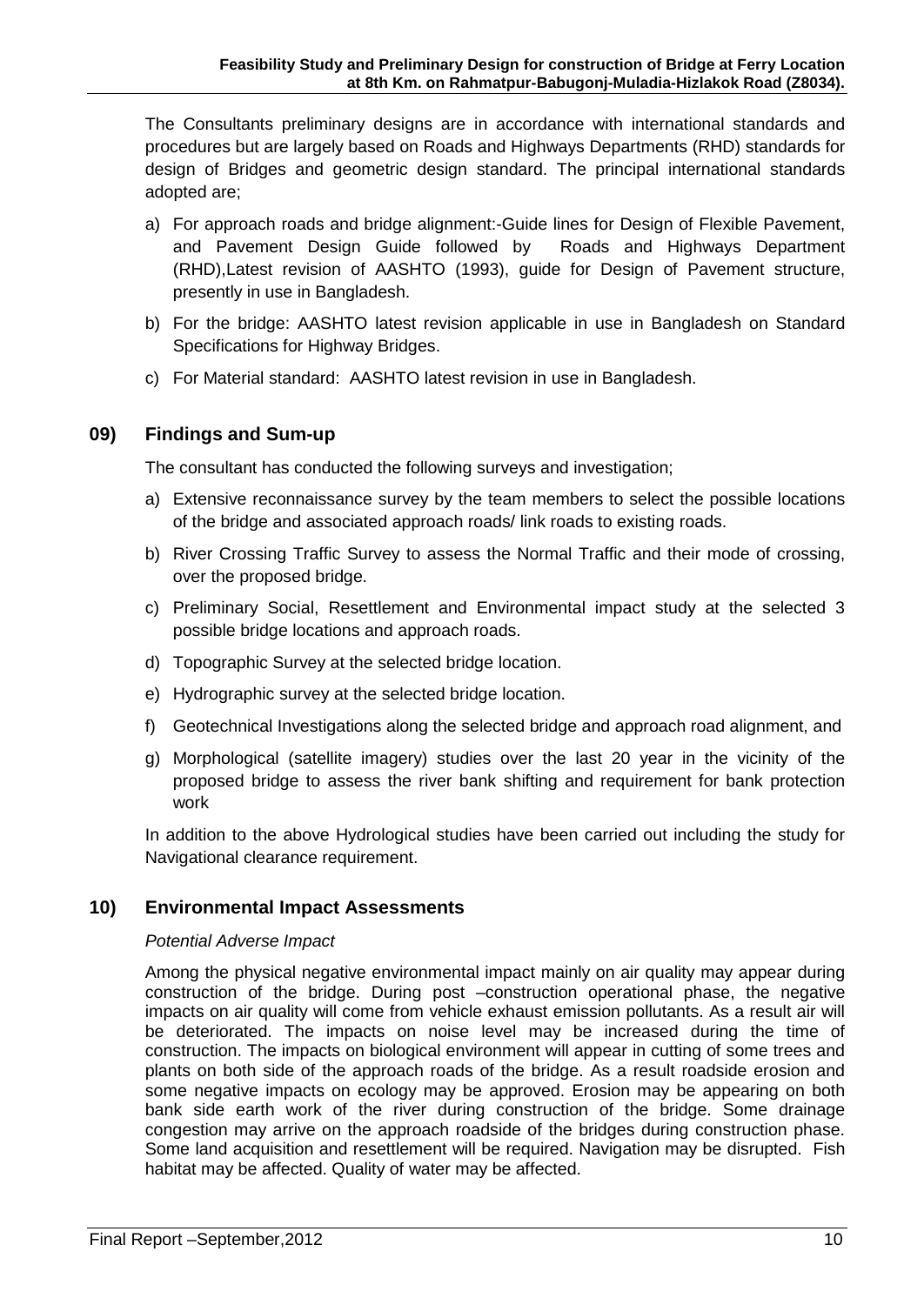## *Mitigation measures*

Increase channel capacity to handle big barges and water crafts. Providing adequate Flood passage structures for fish migration and careful alignment of the bridge without disturbing fish habitat and fishing. Limiting works to dry Season. Carefully planning navigation bypass. Restoring and Rehabilitation navigation Channel for safe transport and storing construction materials. Spraying water to reduce dust hazards and limited use of machinery to reduce noise. Proper monitoring of soil erosion, navigation, chemical storage and use; site inspection, condition of construction camp, surface water quality, measurement of DO, BOD,SS. FECEL coli forms, drinking water quality, inspection of brick, bitumen & cement facilities as per methods/ procedures recommended by department of environment, checking noise and vibration and inspection of health and safety.

#### *Positive Impact*

In the long run the project will replace ferry services. Improve regional hydrology by cross drainage structures. Reduce dust pollution and improve water quality by bituminization of the pavement. Facilitate and improve access to markets for income generation. Allow easy movement of motorized and other traffic. Improve aesthetic quality of the region. Agricultural development will occur. Better access to growth center markets.

#### *Environmental Management Plan*

Environmental Management Plan (EMP) is suggested to avoid any adverse impact during construction of the bridge and operation maintenance phases and it will ensure environmental provisions and management for the bridge. The EMP cost will include river bank erosion on the approaches of the bridge, drainage congestion, air quality, noise level, removal of trees and plantation, water quality, land loss/ acquisition, homestead loss, agricultural and commercial loss, health and sanitation, traffic management and congestion.

- $\Box$  On critical review of the potential environmental impacts, the specific mitigation and monitoring measures proposed and the benefits described, the project will not lead to any long term irreversible adverse impact on the adjacent environmental quality and resources.
- $\Box$  Most of the potential impacts are short-term and minor in nature. The anticipated adverse effects could be greatly controlled / minimized or eliminated through adoption of suggested mitigation measures and implementation of the Environmental Management Plan.
- $\Box$  Considering the civil engineering requirements from environmental advantage point of view, the current location and functional route of the project is acceptable.

#### **11) Operation & Maintenance:**

In order to ensure long time durability and services of the bridge operation and maintenance of different components of main bridge, viaducts, services and other ancillary structures of the bridge will be an essential activity. These will include routine inspections at weekly or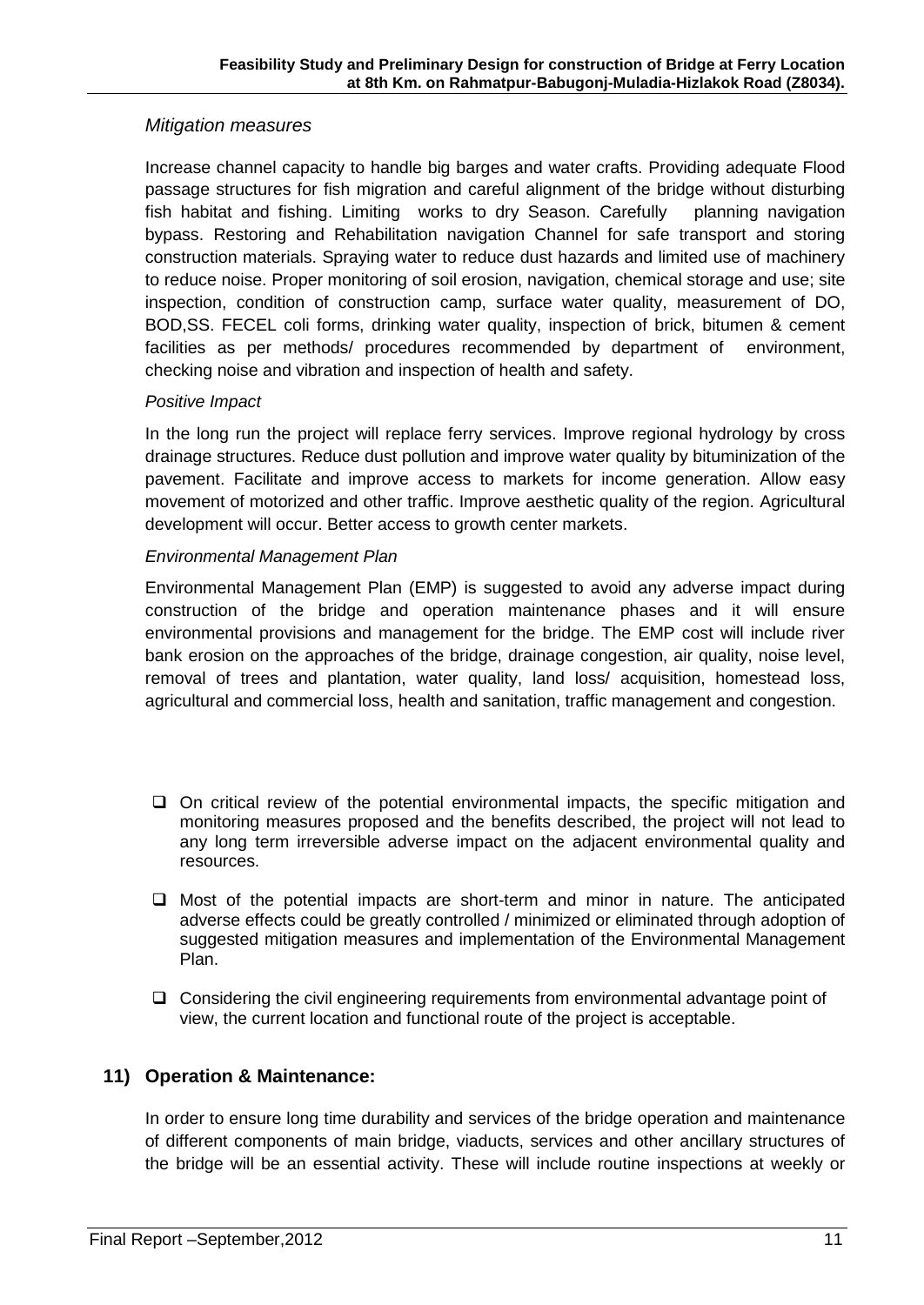monthly basis, general inspection after two year's time and principal inspection after every five year's time.

However, the Construction Company with due agreement and concurrence of supervision consultant and Manufacturer's specifications will prepare necessary Operation and Maintenance manual for the main bridge and Viaducts and connections, supports, services, and other ancillary structures . The qualified Operation and Maintenance Operator will follow the detail manuals in operation and maintenance work

## **12) Economic Evaluation**

#### **Comparison of costs and Benefits.**

To arrive at the conclusion of economic appraisal of the project, it is necessary to compare the costs and benefits and find out Net Present Value (NPV) Benefit – Cost Ratio (BCR), and the Internal Rate of Return (IRR).

The costs and benefits were discounted initially at 15 percent (as prescribed by the Planning Commission) and based on the result, were further discounted at 10 percent to arrive at IRR. The following table provided the summary position of the economic analysis:

**Sensitivity Analysis:** Cost and Benefits of the project are based on estimates and projection. In reality it may vary with actual costs and available benefits. To test the worthiness of the project, it is considered that sensitivity analysis is carried out taking into account three alternative situations.

- (i) With 10% increase in cost stream ;
- (ii) With 10% decrease in benefit stream;
- (iii) With combined effect of (i) and (ii)

The results of Sensitivity Analysis as per alternatives (i) (ii) and (iii). above are presented in the following table.

| SI<br>No. | <b>Economic Evaluation</b>                                          | <b>NPV (Million Taka)</b><br>15% | <b>BCR</b> | <b>IRR (%)</b> |
|-----------|---------------------------------------------------------------------|----------------------------------|------------|----------------|
| 01.       | Base Case                                                           | 1032.36                          | 1.31       | 18.74          |
| 02.       | Benefit (10% reduced)                                               | 534.11                           | 1.19       | 17.59          |
| 03.       | Cost (10% increased)                                                | 626.44                           | 1.17       | 17.46          |
| 04.       | Combined effect of benefit 10%<br>reduced and cost 10%<br>increased | 237.19                           | 1.07       | 16.12          |

ECONOMIC ANALYSIS: NPV, BCR & IRR BASE CASE and Sensitivity Analysis

 The economic indicators for design options on the existing alignment justify the economic viability of the project.

#### **13) Project Cost**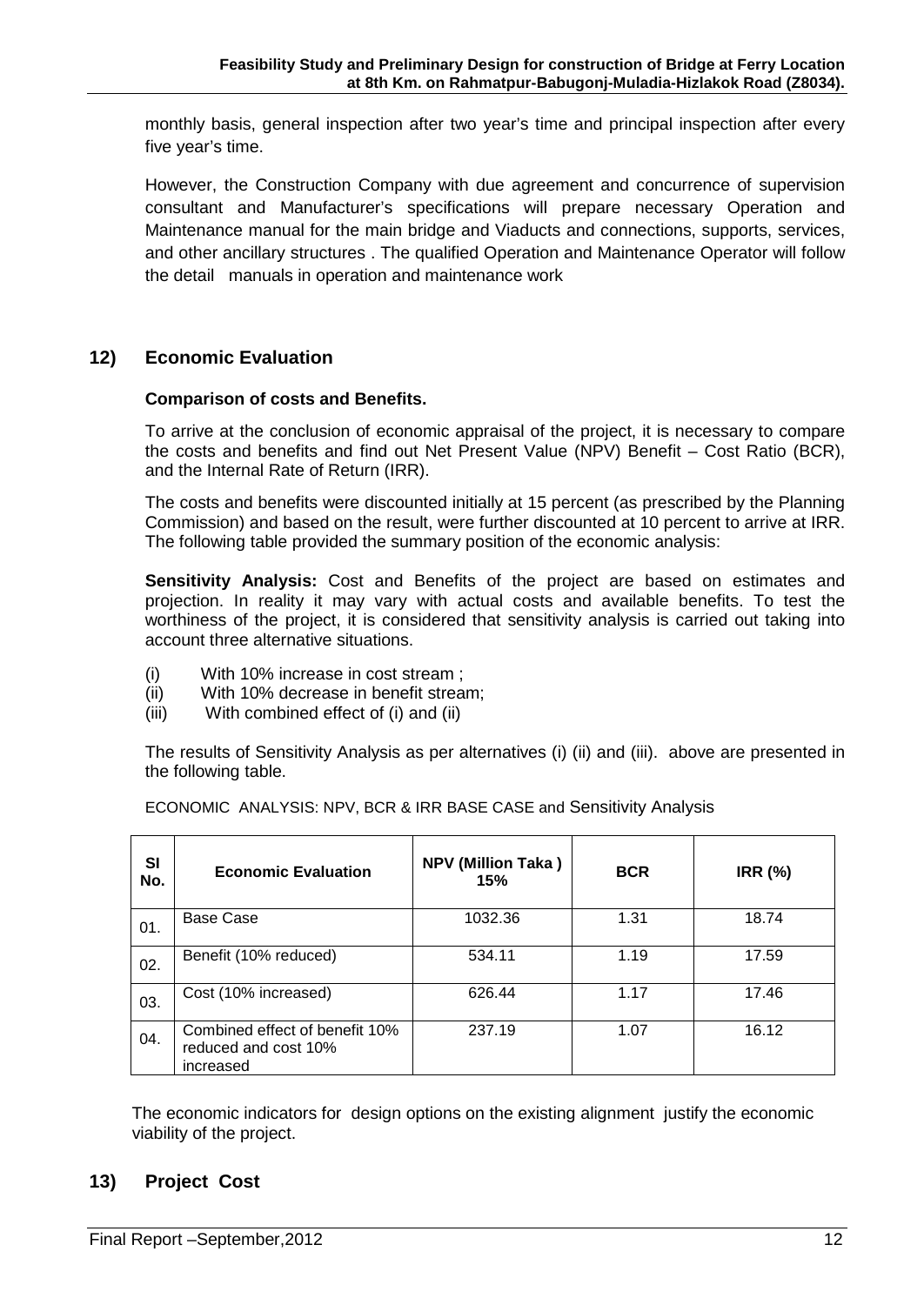The project Cost includes the following components of cost:

- 1. Total Construction Cost;
- 2. Engineering Cost
- 3. Land Acquisition, Resettlement
- 4. Administrative Cost;
- 5. Physical Contingencies.
- 6. Price Contingency
- 7. VAT,TAX And Duties.

The table below shows the cost of the components of the Project Cost:

| SI <sub>No.</sub>         | <b>Description</b>                         | <b>Amount in Million</b><br><b>BDT</b> |          | <b>Remarks</b>                                   |
|---------------------------|--------------------------------------------|----------------------------------------|----------|--------------------------------------------------|
| 1                         | <b>Construction Cost</b>                   |                                        |          |                                                  |
|                           | a) Bridge                                  | <b>BDT</b>                             | 3,154.27 |                                                  |
|                           | b) Approach Road                           | <b>BDT</b>                             | 598.58   |                                                  |
|                           | c) River Bank Protection Work              | <b>BDT</b>                             | 178.82   |                                                  |
|                           | <b>Total Construction Cost</b>             | <b>BDT</b>                             | 3,931.67 |                                                  |
| 2                         | <b>Engineering Cost</b>                    |                                        |          |                                                  |
|                           | a) Detailed design                         | <b>BDT</b>                             | 98.29    | 2.5% of SI No. 01                                |
|                           | b) Construction Supervision                | <b>BDT</b>                             | 137.61   | 3.5% of SI No. 01                                |
| 3                         | Land Acquisition, Resettlement and<br>EMP. | <b>BDT</b>                             | 41.51    |                                                  |
| 4                         | <b>Administration Cost</b>                 | <b>BDT</b>                             | 27.74    | 10% of SI No. 02 & 03                            |
| 5                         | <b>Physical Contingencies</b>              | <b>BDT</b>                             | 393.17   | 10%-15% of SI No. 01                             |
| 6                         | <b>Price Contingencies</b>                 | <b>BDT</b>                             | 237.87   | 2%-5% of SI No. 01, 02<br>and 05                 |
| $\overline{7}$            | VAT, TAX and DUTIES                        | <b>BDT</b>                             | 181.29   | 14.5% for importation @<br>30% of SI No. 01 & 02 |
| <b>Total Project Cost</b> |                                            | <b>BDT</b>                             | 5,049.15 |                                                  |

## **Total Project Cost (Mirgonj Bridge, Option - 2)**

#### **14) Conclusion from the Study**

**14.1 Structural Configuration**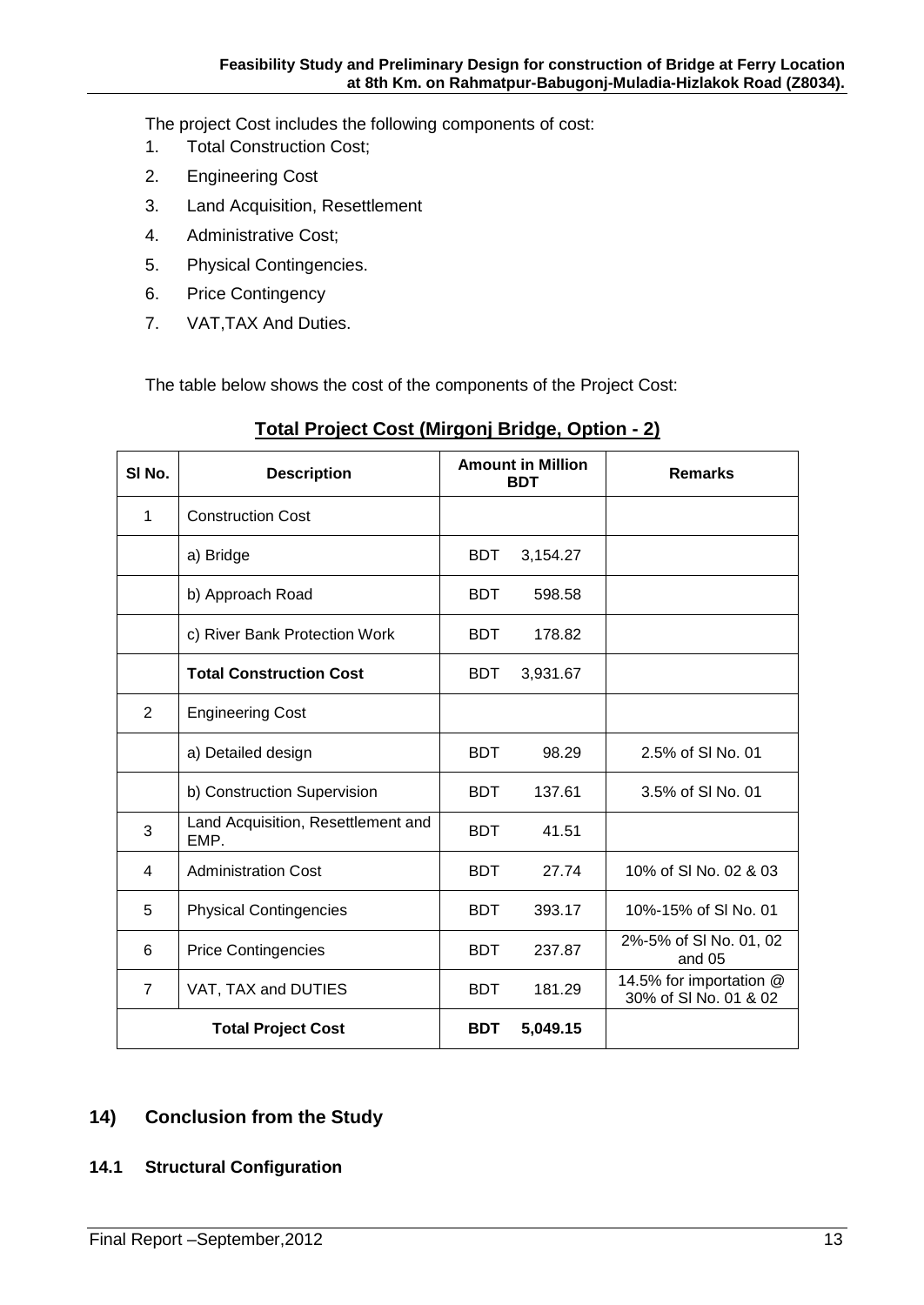From the hydraulic (including navigational clearance requirement), topographical and Geotechnical studies and the acceptable (3.5%) longitudinal grade, the total length of the proposed bridge has come to 1590m, Comprising of the main bridge over the main river channel followed by viaduct on either bank covering the flood plain.

The main bridge has been suggested in **Option-2** comprising of post-tensioned pre-stress concrete Single Box Girder (PSC Box Girder) continuous with segmental cantilever construction with span of 100m. The viaduct portions comprise of pre-stress Girder of span 30 m. The total length of option-2 being 1590m comprises of (2x100+2x50+43x30)m.

#### **14.2 Foundation Type Consideration**

The foundation type of 100m span option-2, PSC box type bridge is quite common in Bangladesh with large diameter (1200mm) cast-in-situ RCC bored piles and that of viaduct span being with 1000mm diameter Cast-in-situ bored piles.

#### **14.3 Social and Resettlement Impact Consideration**

The survey was conducted in the immediate vicinity of the final bridge alignment and both side of approach roads. The land to be acquired mainly of agricultural category of land with some homestead & orchard category.

#### . **14.4 Environmental Consideration**

On critical review of the potential environmental impacts, the specific mitigative and monitoring measures proposed and the benefits to be derived, the project at the proposed alternative-2 location will not lend to any long term irreversible adverse impact on the adjacent environmental quality and resources.

#### **14.5 Economic Justification**

The economic analysis carried out for the proposed Bridge for 30 years evaluation period shows that from the point of view of all the economic parameters considered the project is economically viable and the investment is highly justified.

The NPV of the bridge at 15% discount rate is placed Tk. 1032.36 million.

The EIRR of the project at about 19.12% is above the 15% accounting rate of return considered for taking investment decision in Bangladesh. The benefit cost ratio is 1.35

#### **15. Recommendations of the Study**

The recommendations of the study for the proposed Mirgonj Bridge are as follows:

a) The bridge for the options -2 is found to be feasible from technical and economic consideration and may be taken up for construction.

b) The most suitable foundations of the piers in the waterway are found to be large diameter (1200mm for the 100m span PSC Box Girder) RCC cast-in-situ bored piles with permanent steel casing and that of the viaduct portion in 1000mm diameter RCC cast-in-situ bored piles with temporary casing.

d) The bridge may not be effective for traffic flow without the minimum improvement of the Z8034 road starting from National Highway N8 at Rahmatpur upto Hizla.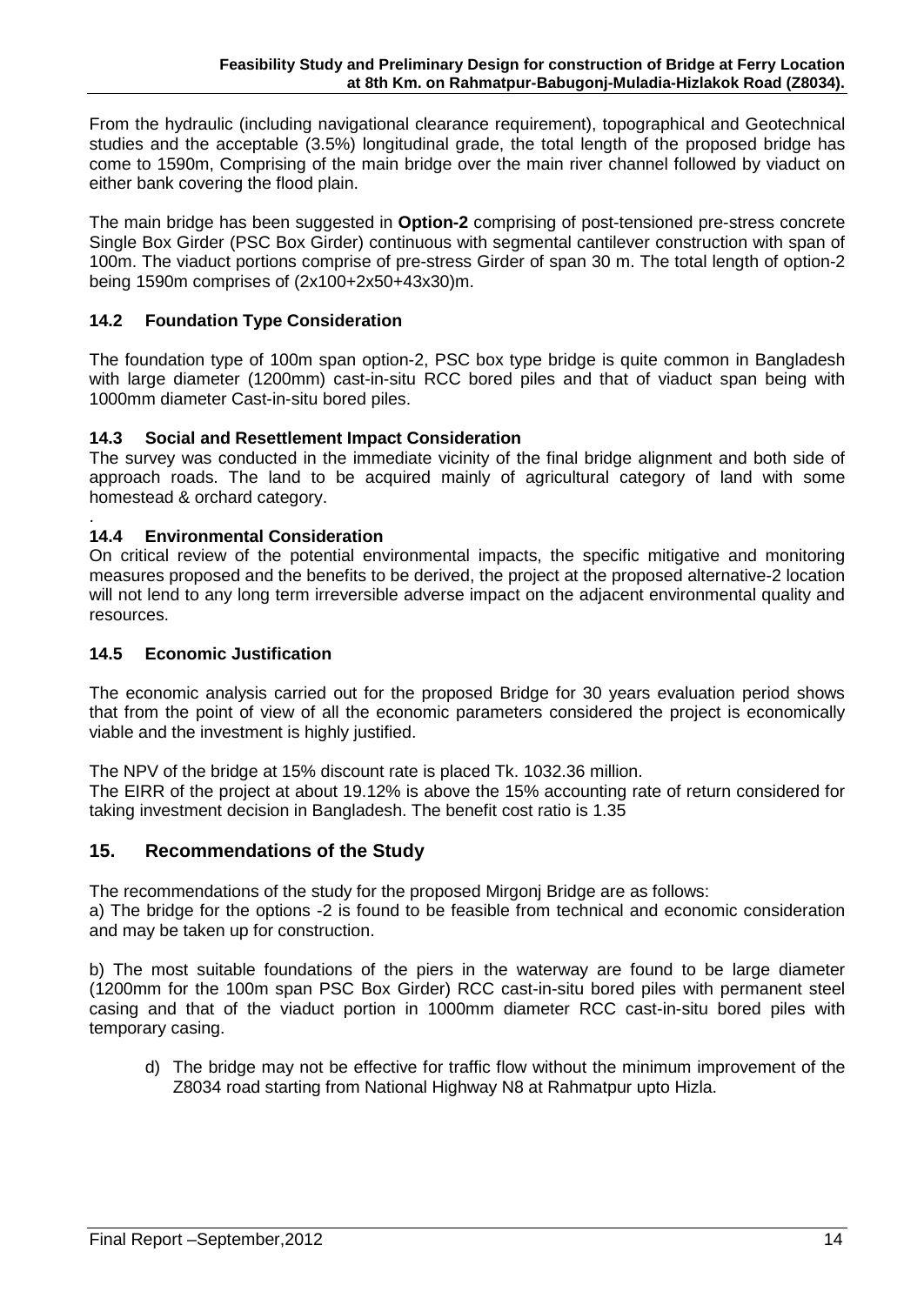# **Summary of Costs of Different Options At a Glance**

| <b>Mirgonj Bridge</b> | <b>Total Project Cost</b><br>for 2 Lane Bridge<br>(Mill BD) | <b>Total Project Cost</b><br>for 4 Lane Bridge<br>(Mill BD) | <b>Total Project Cost of</b><br>Extra-dosed for<br>2 Lane Bridge<br>(Mill BD) |
|-----------------------|-------------------------------------------------------------|-------------------------------------------------------------|-------------------------------------------------------------------------------|
| Option $-1$           | 6,417.79                                                    | 11,728.85                                                   |                                                                               |
| Option $-2$           | 5,049.15                                                    | 8,736.91                                                    | 5,419.95                                                                      |
| Option $-3$           | 6,198.08                                                    | 10,188.22                                                   |                                                                               |
| Option $-4$           | 4878.60                                                     | 8,829.87                                                    |                                                                               |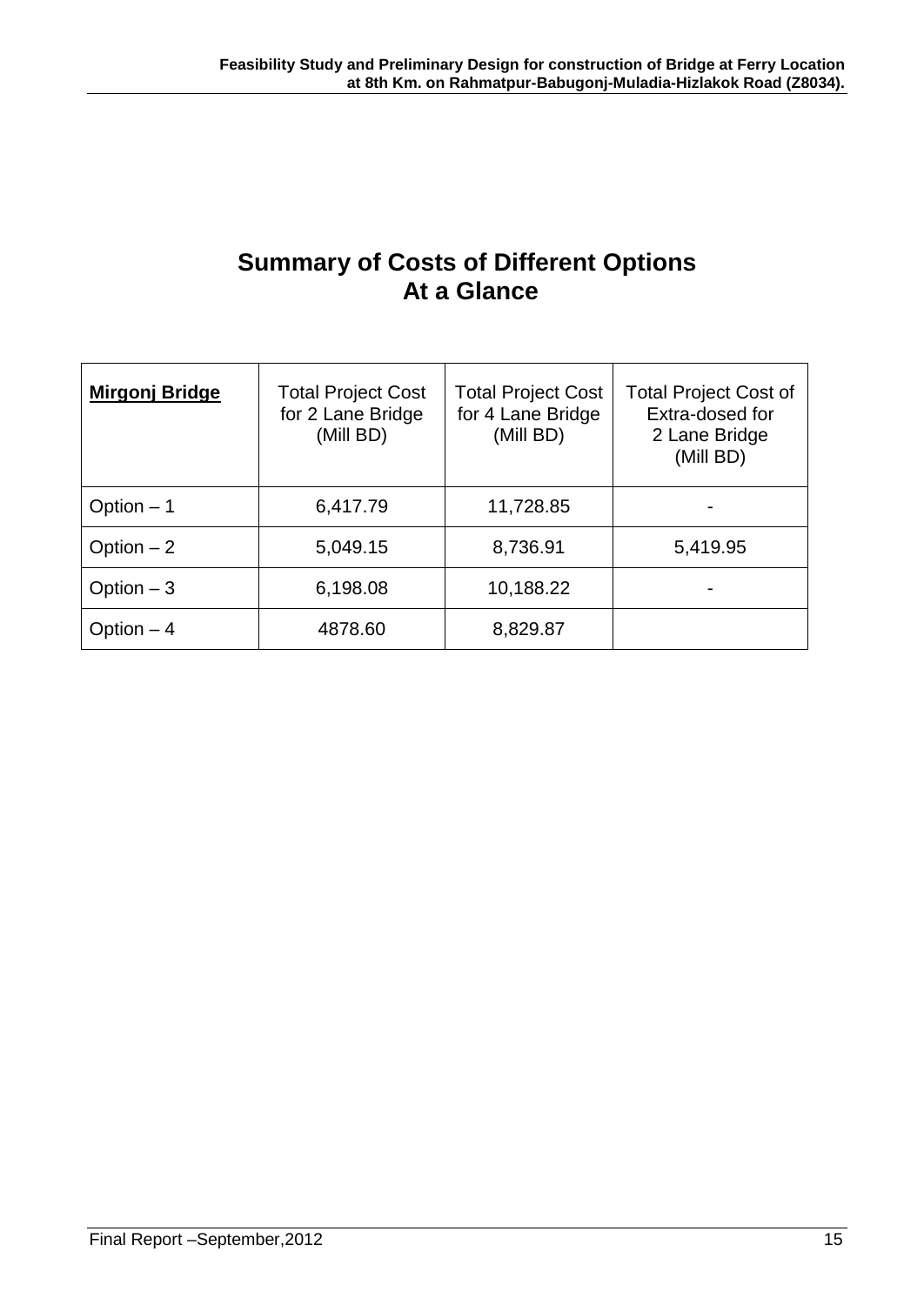# **SUMMARY OF COST OF TWO LANE BRIDGE**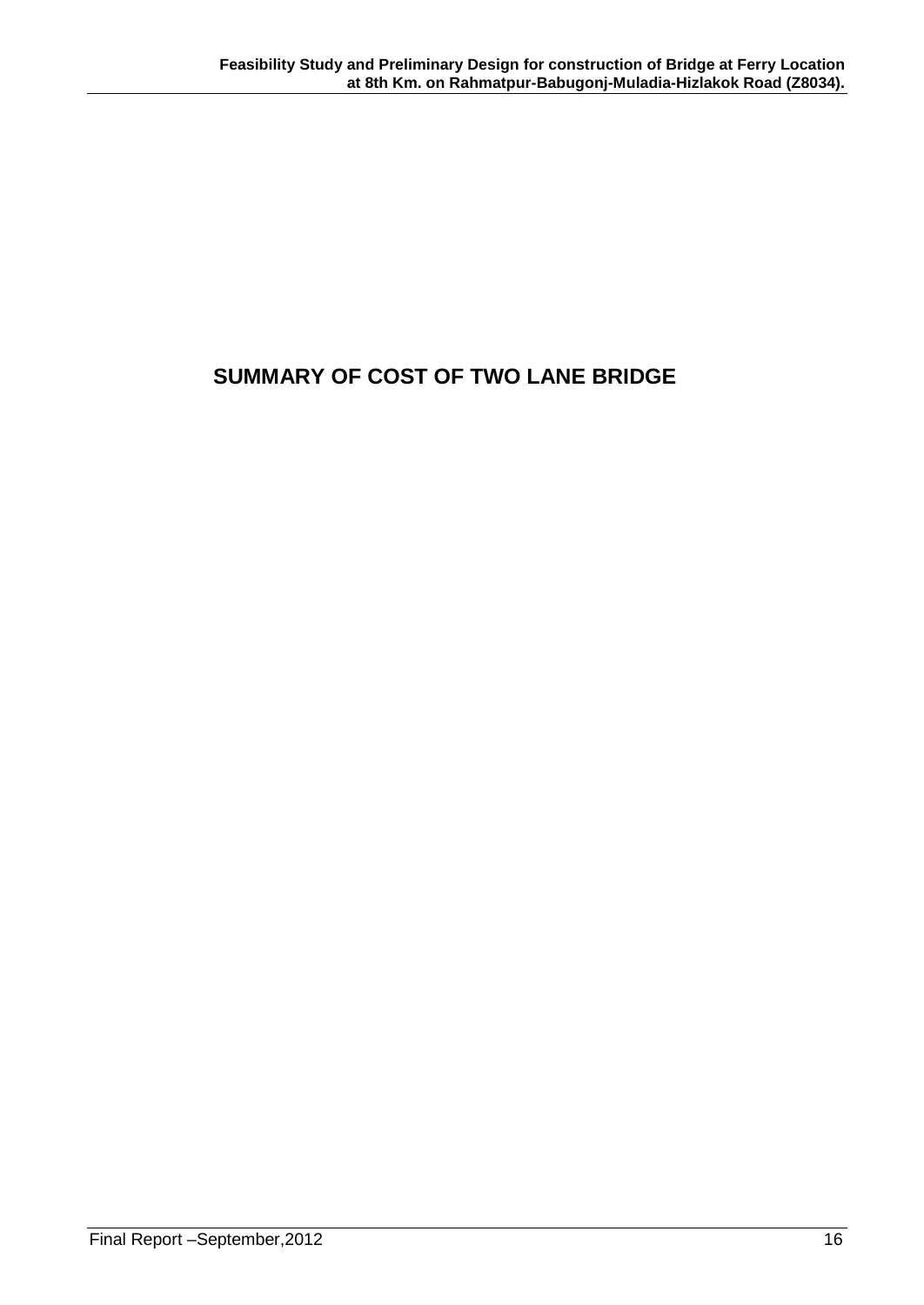## **Total Project Cost (Mirgonj Bridge, Option - 1)**

| SI <sub>No.</sub>         | <b>Description</b>                         | <b>Amount in Million</b><br><b>BDT</b> |          | <b>Remarks</b>                                   |
|---------------------------|--------------------------------------------|----------------------------------------|----------|--------------------------------------------------|
| 1                         | <b>Construction Cost</b>                   |                                        |          |                                                  |
|                           | a) Bridge                                  | <b>BDT</b>                             | 4,634.96 |                                                  |
|                           | b) Approach Road                           | <b>BDT</b>                             | 36.00    |                                                  |
|                           | c) River Bank Protection Work              | <b>BDT</b>                             | 178.82   |                                                  |
|                           | <b>Total Construction Cost</b>             | <b>BDT</b>                             | 4,849.78 |                                                  |
| 2                         | <b>Engineering Cost</b>                    |                                        |          |                                                  |
|                           | a) Detailed design                         | <b>BDT</b>                             | 121.24   | 2.5% of SI No. 01                                |
|                           | b) Construction Supervision                | <b>BDT</b>                             | 169.74   | 3.5% of SI No. 01                                |
| 3                         | Land Acquisition, Resettlement and<br>EMP. | <b>BDT</b>                             | 3.11     |                                                  |
| 4                         | <b>Administration Cost</b>                 | <b>BDT</b>                             | 29.41    | 10% of SI No. 02 & 03                            |
| 5                         | <b>Physical Contingencies</b>              | <b>BDT</b>                             | 727.47   | 15% of SI No. 01                                 |
| 6                         | <b>Price Contingencies</b>                 | <b>BDT</b>                             | 293.41   | 5% of SI No. 01, 02 and<br>05                    |
| $\overline{7}$            | VAT, TAX and DUTIES                        | <b>BDT</b>                             | 223.62   | 14.5% for importation @<br>30% of SI No. 01 & 02 |
| <b>Total Project Cost</b> |                                            | <b>BDT</b>                             | 6,417.79 |                                                  |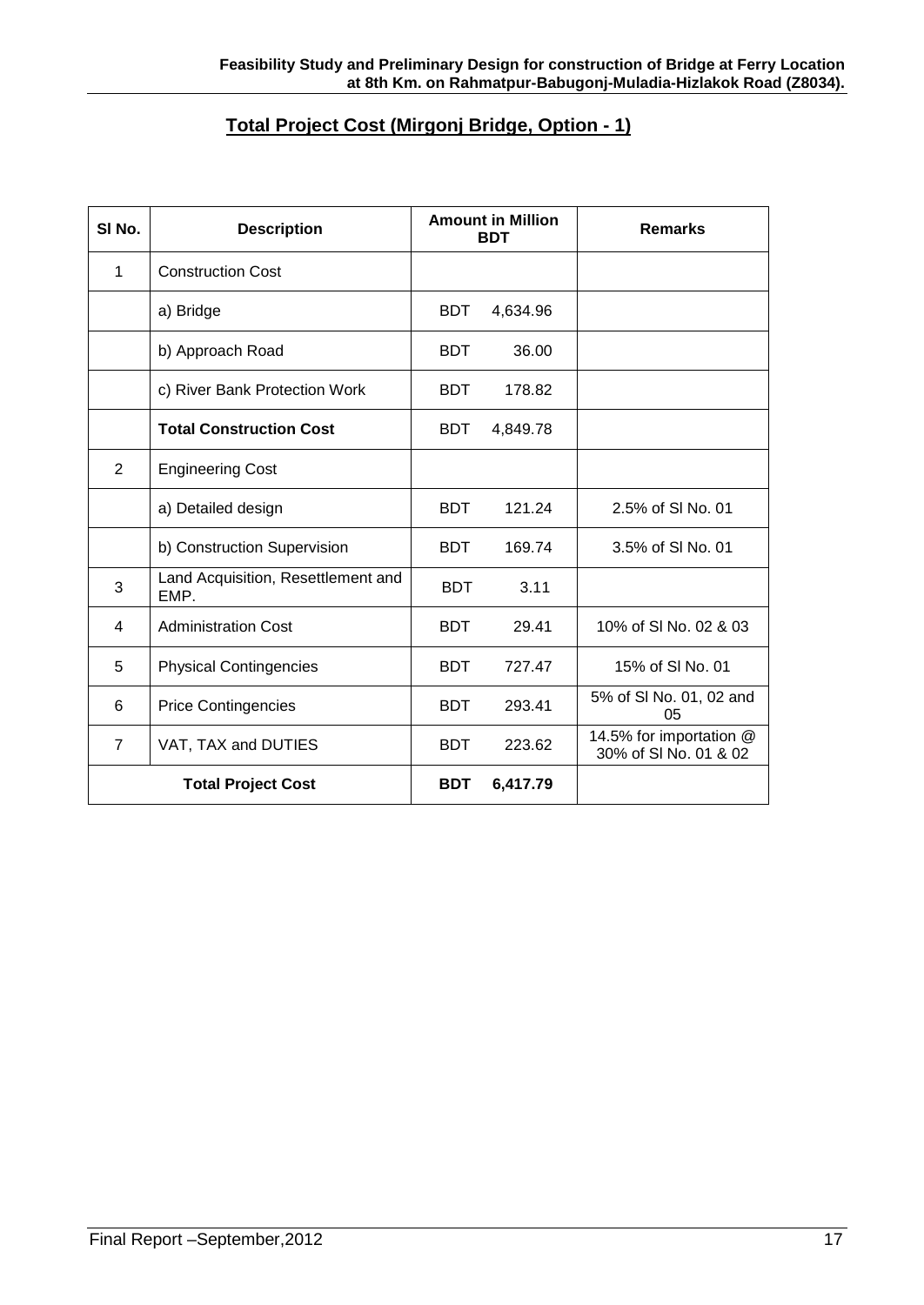| SI <sub>No.</sub>         | <b>Description</b>                         | <b>Amount in Million</b><br><b>BDT</b> |          | <b>Remarks</b>                                   |
|---------------------------|--------------------------------------------|----------------------------------------|----------|--------------------------------------------------|
| 1                         | <b>Construction Cost</b>                   |                                        |          |                                                  |
|                           | a) Bridge                                  | <b>BDT</b>                             | 3,154.27 |                                                  |
|                           | b) Approach Road                           | <b>BDT</b>                             | 598.58   |                                                  |
|                           | c) River Bank Protection Work              | <b>BDT</b>                             | 178.82   |                                                  |
|                           | <b>Total Construction Cost</b>             | <b>BDT</b>                             | 3,931.67 |                                                  |
| $\overline{2}$            | <b>Engineering Cost</b>                    |                                        |          |                                                  |
|                           | a) Detailed design                         | <b>BDT</b>                             | 98.29    | 2.5% of SI No. 01                                |
|                           | b) Construction Supervision                | <b>BDT</b>                             | 137.61   | 3.5% of SI No. 01                                |
| 3                         | Land Acquisition, Resettlement and<br>EMP. | <b>BDT</b>                             | 41.51    |                                                  |
| 4                         | <b>Administration Cost</b>                 | <b>BDT</b>                             | 27.74    | 10% of SI No. 02 & 03                            |
| 5                         | <b>Physical Contingencies</b>              | <b>BDT</b>                             | 393.17   | 10%-15% of SI No. 01                             |
| 6                         | <b>Price Contingencies</b>                 | <b>BDT</b>                             | 228.04   | 5% of SI No. 01, 02 and<br>05                    |
| $\overline{7}$            | VAT, TAX and DUTIES                        | <b>BDT</b>                             | 181.29   | 14.5% for importation @<br>30% of SI No. 01 & 02 |
| <b>Total Project Cost</b> |                                            | <b>BDT</b>                             | 5,049.15 |                                                  |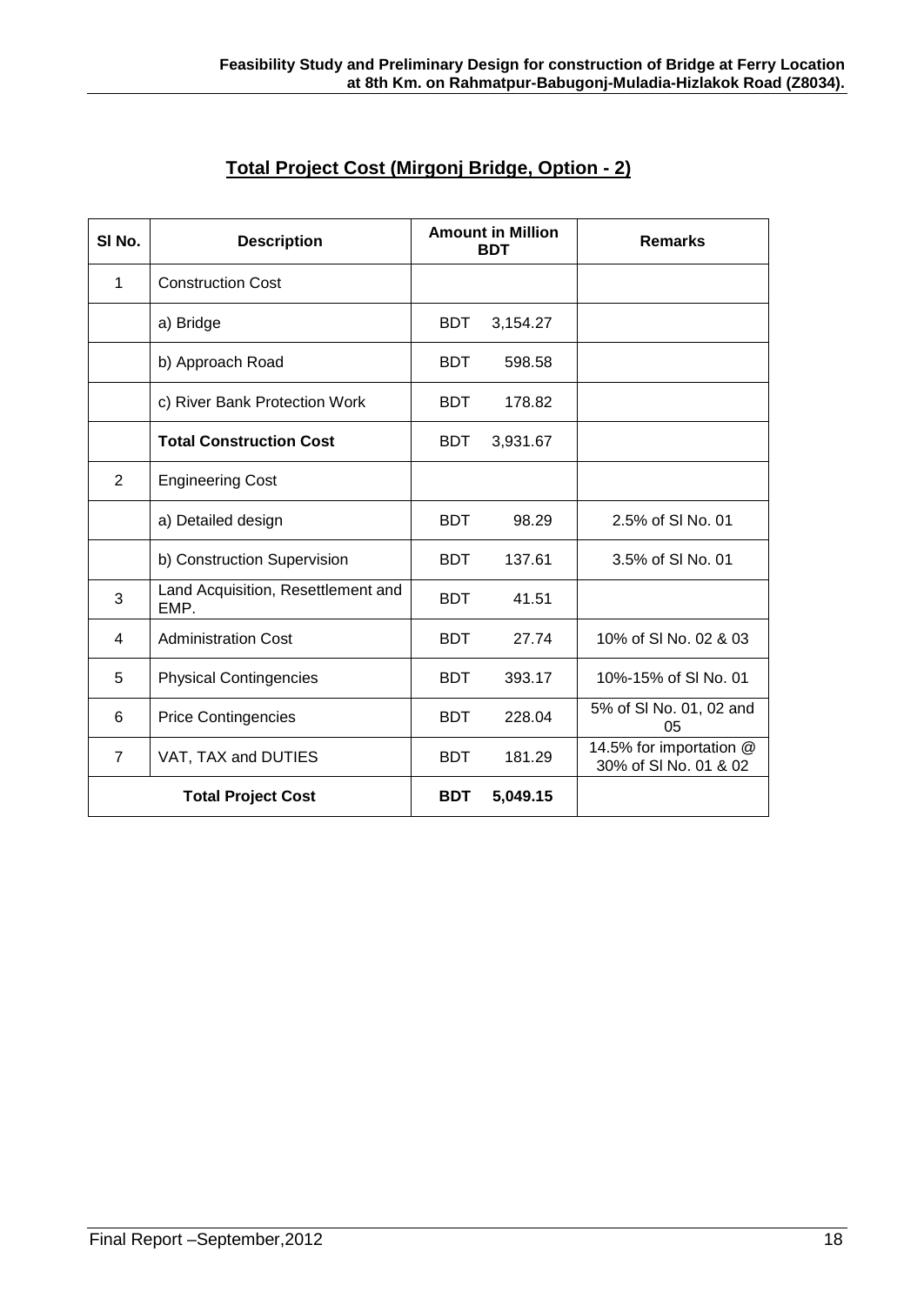## **Total Project Cost (Mirgonj Bridge, Option - 3)**

| SI <sub>No.</sub>         | <b>Description</b>                         | <b>Amount in Million</b><br><b>BDT</b> |          | <b>Remarks</b>                                   |
|---------------------------|--------------------------------------------|----------------------------------------|----------|--------------------------------------------------|
| 1                         | <b>Construction Cost</b>                   |                                        |          |                                                  |
|                           | a) Bridge                                  | <b>BDT</b>                             | 3,574.08 |                                                  |
|                           | b) Approach Road                           | <b>BDT</b>                             | 883.00   |                                                  |
|                           | c) River Bank Protection Work              | <b>BDT</b>                             | 178.82   |                                                  |
|                           | <b>Total Construction Cost</b>             | <b>BDT</b>                             | 4,635.90 |                                                  |
| $\overline{2}$            | <b>Engineering Cost</b>                    |                                        |          |                                                  |
|                           | a) Detailed design                         | <b>BDT</b>                             | 115.90   | 2.5% of SI No. 01                                |
|                           | b) Construction Supervision                | <b>BDT</b>                             | 162.26   | 3.5% of SI No. 01                                |
| 3                         | Land Acquisition, Resettlement and<br>EMP. | <b>BDT</b>                             | 60.54    |                                                  |
| 4                         | <b>Administration Cost</b>                 | <b>BDT</b>                             | 33.87    | 10% of SI No. 02 & 03                            |
| 5                         | <b>Physical Contingencies</b>              | <b>BDT</b>                             | 695.39   | 15% of SI No. 01                                 |
| 6                         | <b>Price Contingencies</b>                 | <b>BDT</b>                             | 280.47   | 5% of SI No. 01, 02 and<br>05                    |
| 7                         | VAT, TAX and DUTIES                        | <b>BDT</b>                             | 213.76   | 14.5% for importation @<br>30% of SI No. 01 & 02 |
| <b>Total Project Cost</b> |                                            | <b>BDT</b>                             | 6,198.08 |                                                  |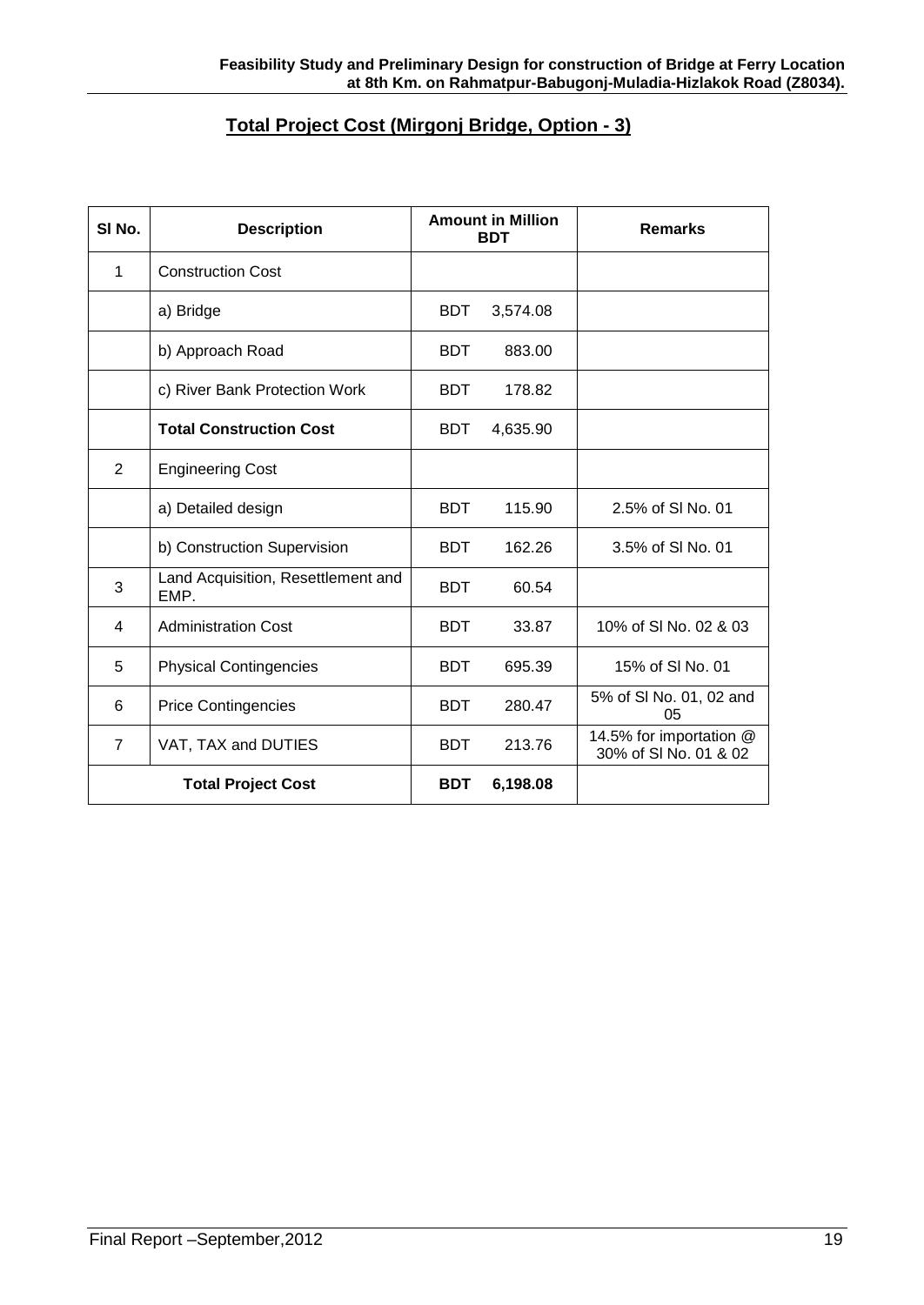| Total Project Cost (Mirgonj Bridge, Option - 4) |
|-------------------------------------------------|
|-------------------------------------------------|

| SI No.                    | <b>Description</b>                         | <b>Amount in Million</b><br><b>BDT</b> |         | <b>Remarks</b>                                   |
|---------------------------|--------------------------------------------|----------------------------------------|---------|--------------------------------------------------|
| 1                         | <b>Construction Cost</b>                   |                                        |         |                                                  |
|                           | a) Bridge                                  | <b>BDT</b>                             | 3299.2  |                                                  |
|                           | b) Approach Road                           | <b>BDT</b>                             | 350.31  |                                                  |
|                           | c) River Bank Protection Work              | <b>BDT</b>                             | 178.82  |                                                  |
|                           | <b>Total Construction Cost</b>             | <b>BDT</b>                             | 3828.33 |                                                  |
| $\overline{2}$            | <b>Engineering Cost</b>                    |                                        |         |                                                  |
|                           | a) Detailed design                         | <b>BDT</b>                             | 95.70   | 2.5% of SI No. 01                                |
|                           | b) Construction Supervision                | <b>BDT</b>                             | 114.84  | 3.5% of SI No. 01                                |
| 3                         | Land Acquisition, Resettlement and<br>EMP. | <b>BDT</b>                             | 35.31   |                                                  |
| 4                         | <b>Administration Cost</b>                 | <b>BDT</b>                             | 24.85   | 10% of SI No. 02 & 03                            |
| 5                         | <b>Physical Contingencies</b>              | <b>BDT</b>                             | 382.8   | 10%-15% of SI No. 01                             |
| 6                         | <b>Price Contingencies</b>                 | <b>BDT</b>                             | 221.08  | 2%-5% of SI No. 01, 02<br>and 05                 |
| $\overline{7}$            | VAT, TAX and DUTIES                        | <b>BDT</b>                             | 175.69  | 14.5% for importation @<br>30% of SI No. 01 & 02 |
| <b>Total Project Cost</b> |                                            | <b>BDT</b>                             | 4878.60 |                                                  |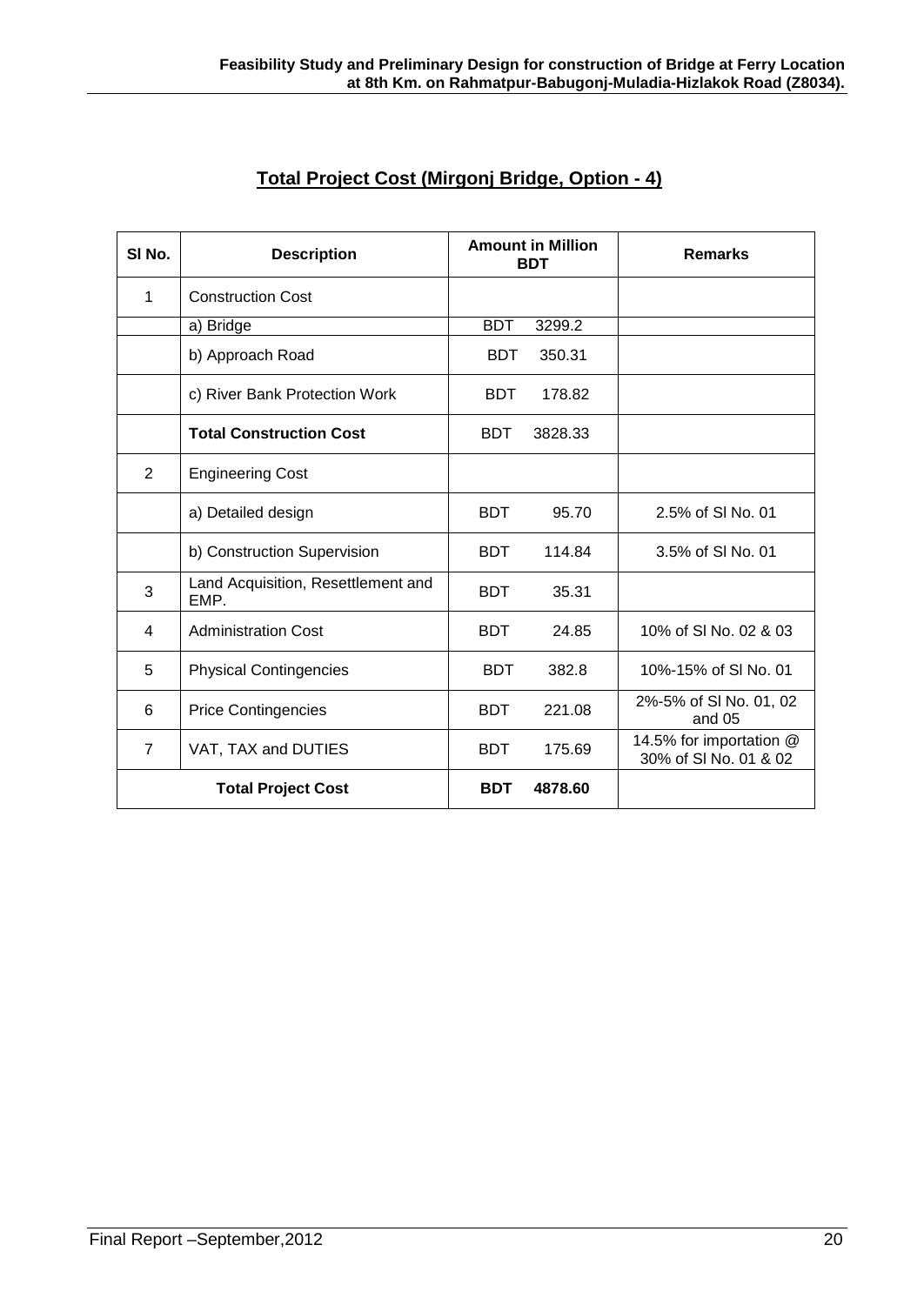## **SUMMARY OF COST OF FOUR LANE BRIDGE**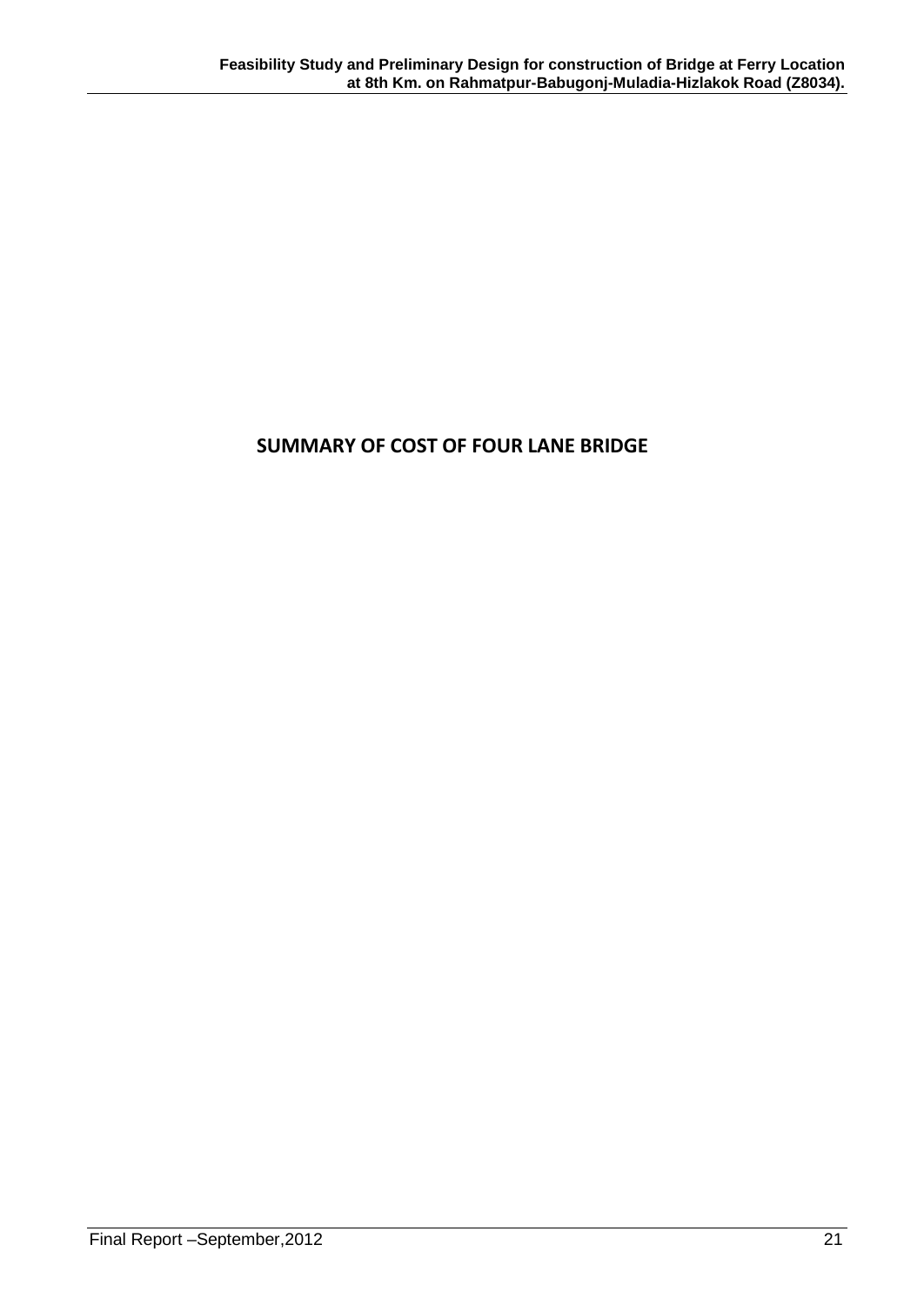## **Total Project Cost (Mirgonj Bridge, Option - 1)**

| SI No.                    | <b>Description</b>                         | <b>Amount in Million</b><br><b>BDT</b> |           | <b>Remarks</b>                                   |
|---------------------------|--------------------------------------------|----------------------------------------|-----------|--------------------------------------------------|
| 1                         | <b>Construction Cost</b>                   |                                        |           |                                                  |
|                           | a) Bridge                                  | <b>BDT</b>                             | 8,650.55  |                                                  |
|                           | b) Approach Road                           | <b>BDT</b>                             | 36.00     |                                                  |
|                           | c) River Bank Protection Work              | <b>BDT</b>                             | 178.82    |                                                  |
|                           | <b>Total Construction Cost</b>             | <b>BDT</b>                             | 8,865.37  |                                                  |
| 2                         | <b>Engineering Cost</b>                    |                                        |           |                                                  |
|                           | a) Detailed design                         | <b>BDT</b>                             | 221.63    | 2.5% of SI No. 01                                |
|                           | b) Construction Supervision                | <b>BDT</b>                             | 310.29    | 3.5% of SI No. 01                                |
| 3                         | Land Acquisition, Resettlement and<br>EMP. | <b>BDT</b>                             | 3.11      |                                                  |
| 4                         | <b>Administration Cost</b>                 | <b>BDT</b>                             | 53.50     | 10% of SI No. 02 & 03                            |
| 5                         | <b>Physical Contingencies</b>              | <b>BDT</b>                             | 1,329.81  | 15% of SI No. 01                                 |
| 6                         | <b>Price Contingencies</b>                 | <b>BDT</b>                             | 536.35    | 5% of SI No. 01, 02 and<br>05                    |
| $\overline{7}$            | VAT, TAX and DUTIES                        | <b>BDT</b>                             | 408.78    | 14.5% for importation @<br>30% of SI No. 01 & 02 |
| <b>Total Project Cost</b> |                                            | <b>BDT</b>                             | 11,728.85 |                                                  |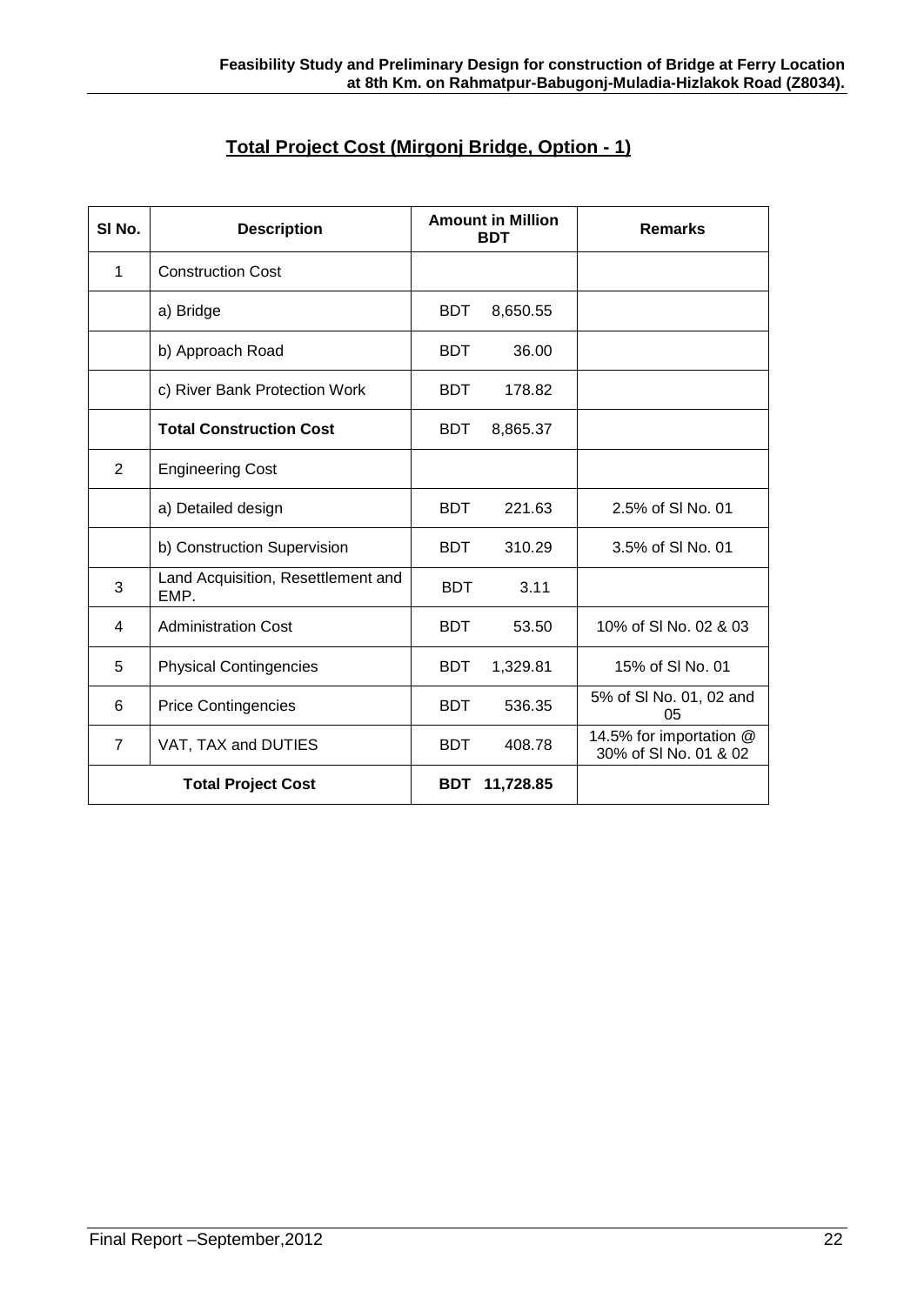| Total Project Cost (Mirgonj Bridge, Option - 2) |
|-------------------------------------------------|
|-------------------------------------------------|

| SI No.                    | <b>Description</b>                         | <b>Amount in Million</b><br><b>BDT</b> |          | <b>Remarks</b>                                   |
|---------------------------|--------------------------------------------|----------------------------------------|----------|--------------------------------------------------|
| $\mathbf{1}$              | <b>Construction Cost</b>                   |                                        |          |                                                  |
|                           | a) Bridge                                  | <b>BDT</b>                             | 5,793.89 |                                                  |
|                           | b) Approach Road                           | <b>BDT</b>                             | 598.58   |                                                  |
|                           | c) River Bank Protection Work              | <b>BDT</b>                             | 178.82   |                                                  |
|                           | <b>Total Construction Cost</b>             | <b>BDT</b>                             | 6,571.29 |                                                  |
| $\overline{2}$            | <b>Engineering Cost</b>                    |                                        |          |                                                  |
|                           | a) Detailed design                         | <b>BDT</b>                             | 164.28   | 2.5% of SI No. 01                                |
|                           | b) Construction Supervision                | <b>BDT</b>                             | 230.00   | 3.5% of SI No. 01                                |
| 3                         | Land Acquisition, Resettlement and<br>EMP. | <b>BDT</b>                             | 41.51    |                                                  |
| 4                         | <b>Administration Cost</b>                 | <b>BDT</b>                             | 43.58    | 10% of SI No. 02 & 03                            |
| 5                         | <b>Physical Contingencies</b>              | <b>BDT</b>                             | 985.69   | 15% of SI No. 01                                 |
| 6                         | <b>Price Contingencies</b>                 | <b>BDT</b>                             | 397.56   | 5% of SI No. 01, 02 and<br>05                    |
| $\overline{7}$            | VAT, TAX and DUTIES                        | <b>BDT</b>                             | 303.00   | 14.5% for importation @<br>30% of SI No. 01 & 02 |
| <b>Total Project Cost</b> |                                            | <b>BDT</b>                             | 8,736.91 |                                                  |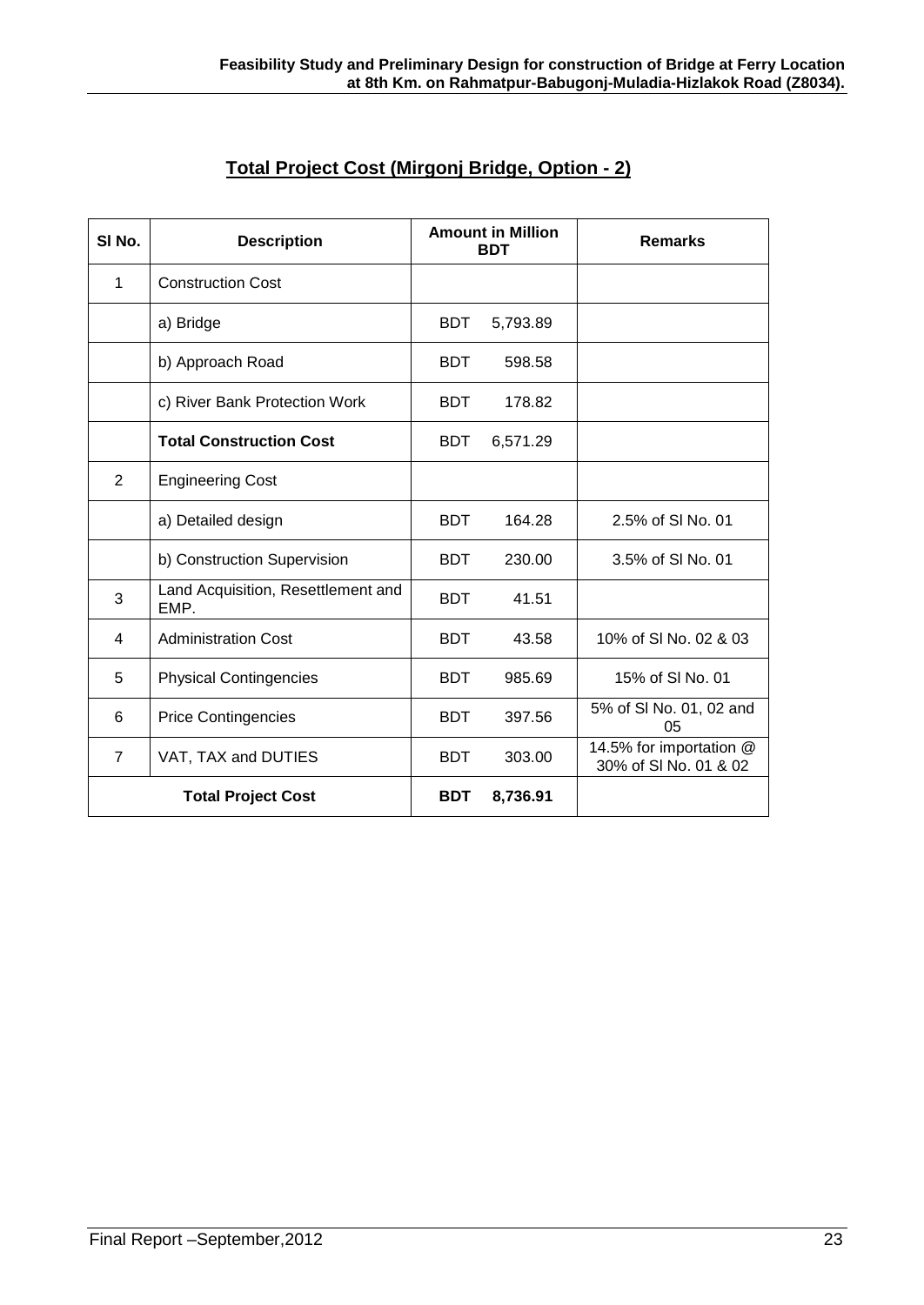| Total Project Cost (Mirgonj Bridge, Option - 3) |
|-------------------------------------------------|
|-------------------------------------------------|

| SI No.                    | <b>Description</b>                         | <b>Amount in Million</b><br><b>BDT</b> |           | <b>Remarks</b>                                   |
|---------------------------|--------------------------------------------|----------------------------------------|-----------|--------------------------------------------------|
| 1                         | <b>Construction Cost</b>                   |                                        |           |                                                  |
|                           | a) Bridge                                  | <b>BDT</b>                             | 6,590.95  |                                                  |
|                           | b) Approach Road                           | <b>BDT</b>                             | 883.00    |                                                  |
|                           | c) River Bank Protection Work              | <b>BDT</b>                             | 178.82    |                                                  |
|                           | <b>Total Construction Cost</b>             | <b>BDT</b>                             | 7,652.77  |                                                  |
| $\overline{2}$            | <b>Engineering Cost</b>                    |                                        |           |                                                  |
|                           | a) Detailed design                         | <b>BDT</b>                             | 191.32    | 2.5% of SI No. 01                                |
|                           | b) Construction Supervision                | <b>BDT</b>                             | 267.85    | 3.5% of SI No. 01                                |
| 3                         | Land Acquisition, Resettlement and<br>EMP. | <b>BDT</b>                             | 60.54     |                                                  |
| 4                         | <b>Administration Cost</b>                 | <b>BDT</b>                             | 51.97     | 10% of SI No. 02 & 03                            |
| 5                         | <b>Physical Contingencies</b>              | <b>BDT</b>                             | 1,147.92  | 15% of SI No. 01                                 |
| 6                         | <b>Price Contingencies</b>                 | <b>BDT</b>                             | 462.99    | 5% of SI No. 01, 02 and<br>05                    |
| $\overline{7}$            | VAT, TAX and DUTIES                        | <b>BDT</b>                             | 352.87    | 14.5% for importation @<br>30% of SI No. 01 & 02 |
| <b>Total Project Cost</b> |                                            | <b>BDT</b>                             | 10,188.22 |                                                  |